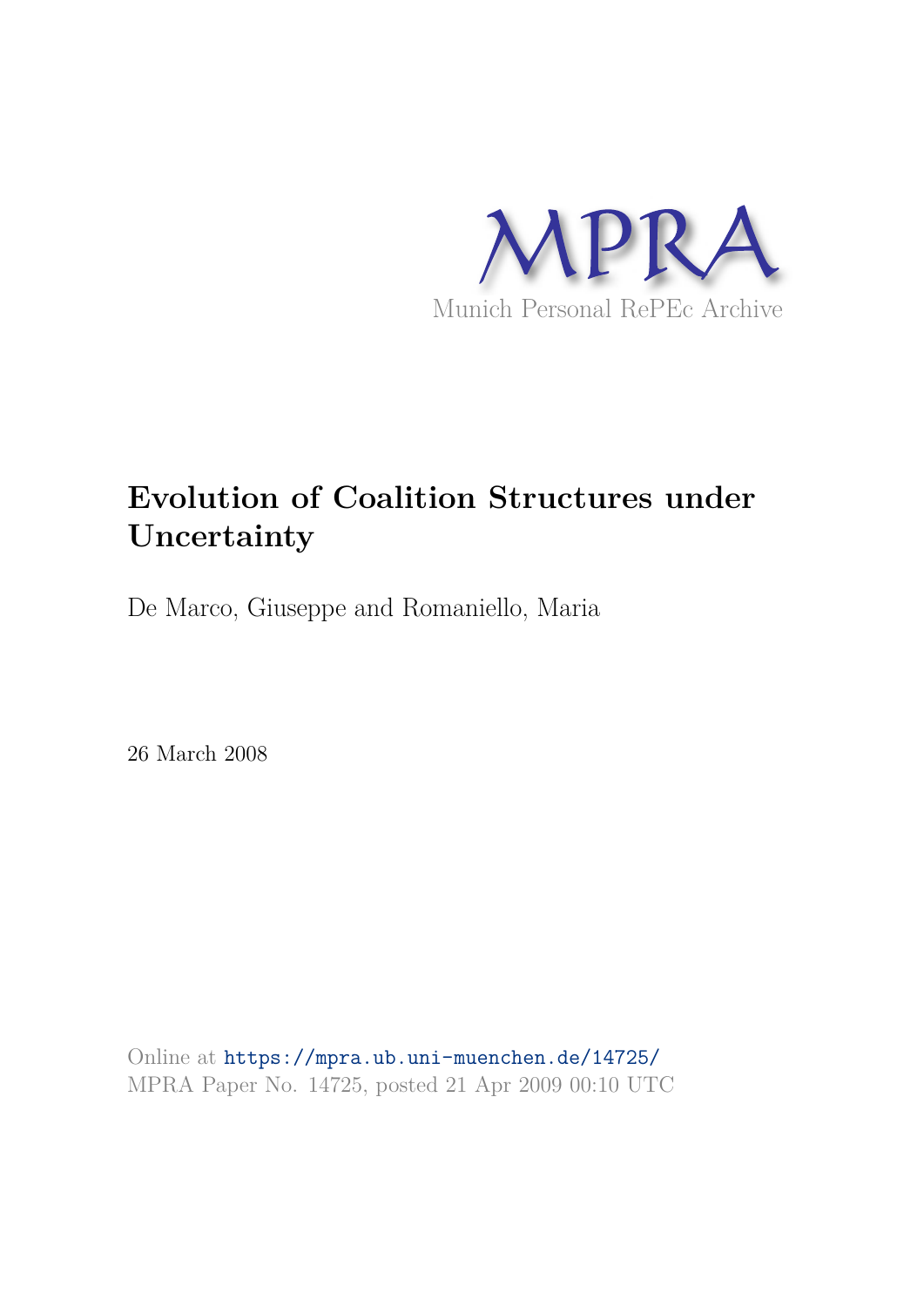### Evolution of Coalition Structures under  $UNCERTAINTY<sup>1</sup>$

GIUSEPPE DE MARCO<sup>a</sup> AND MARIA ROMANIELLO<sup>b</sup>

*a: Dipartimento di Statistica e Matematica per la Ricerca Economica, Universit`a di Napoli Parthenope, Via Medina 40, Napoli 80133, Italia. E-mail: giuseppe.demarco@uniparthenope.it*

*b: Dipartimento di Strategie Aziendali e Metodologie Quantitative, Seconda Universit`a di Napoli, Corso Gran Priorato di Malta, Capua 81043, Italia. E-mail: mromanie@unina.it*

#### Abstract

In Hart and Kurz (1983), stability and formation of coalition structures has been investigated in a noncooperative framework in which the strategy of each player is the coalition he wishes to join. However, given a strategy profile, the coalition structure formed is not unequivocally determined. In order to solve this problem, they proposed two rules of coalition structure formation: the  $\gamma$  and the  $\delta$  models.

In this paper we look at evolutionary games arising from the  $\gamma$  model for situations in which each player can choose mixed strategies and has vague expectations about the formation rule of the coalitions in which is not involved; players determine at every instant their strategies and we study how, for every player, subjective beliefs on the set of coalition structures evolve coherently to the strategic choices. Coherency is regarded as a viability constraint for the differential inclusions describing the evolutionary game. Therefore, we investigate viability properties of the constraints and characterize velocities of pairs belief/strategies which guarantee that coherency of beliefs is always satisfied. Finally, among many coherent belief revisions (evolutions), we investigate those characterized by minimal change and provide existence results.

Keywords: Coalition formation; coherent beliefs; differential inclusions; viability theory; minimal change belief revision.

# 1 Introduction

As recognized by von Neumann and Morgenstern (1944) in their seminal work, the problem of coalition formation plays a central role in game theory. A significative topic in the theory of coalition formation is the investigation of mechanisms and processes which determine how individuals choose to partition themselves into mutually exclusive and exhaustive coalitions, that is, into a coalition structure. It has been shown that in many situations

<sup>1</sup>Part of the results in this paper have been presented at the *XVII European Workshop on General Equilibrium.*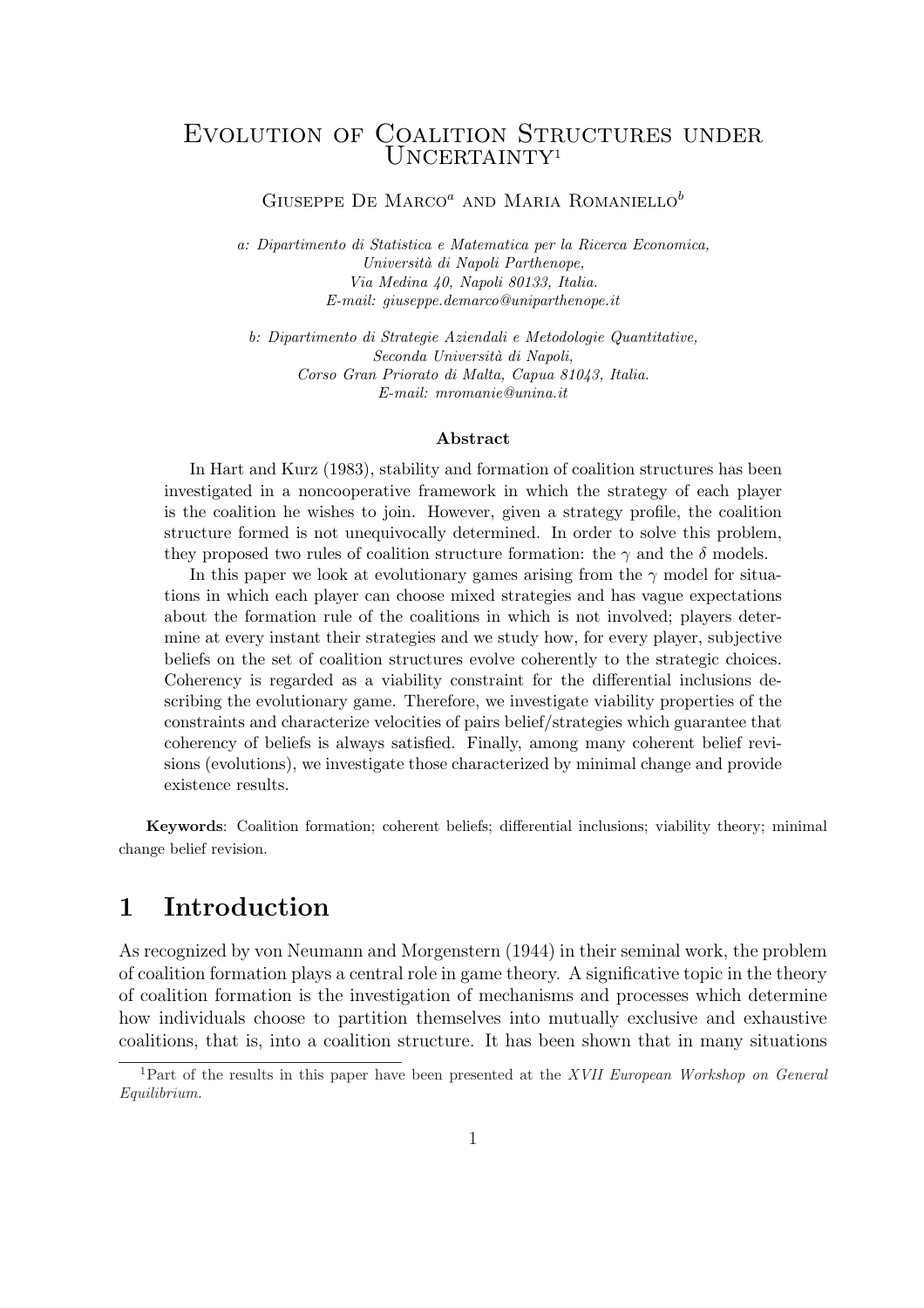the payoffs of the players belonging to a coalition S depend also on the way players outside S are organized in coalitions and, as a consequence, the strategic choices of the agents depend on the whole coalition structure (see for example Greenberg (2002)). In the context of classical TU characteristic form games, such a point of view has been taken into account, for instance, by defining "power indexes" deriving from the coalition structure formed or by considering "characteristic functions" depending on the whole coalition structure (see also Owen (1977), Hart and Kurz (1983) or Myerson (1978)).

Stability of coalition structures has been analyzed via concepts of equilibrium in associated strategic form games. The key feature for this approach is that the strategy set of each player j is the set of all subgroups of players containing j and his choice represents the coalition he wishes to join. However, given a strategy profile (i.e. a coalition for each player), the coalition structure formed is not unequivocally determined. So, different rules of coalition structure formation can be considered, namely, functions associating to every strategy profile a coalition structure. In Hart and Kurz (1983) the following rules are proposed: the so called model  $\gamma$  in which a coalition S forms if and only if all its members have chosen it; the other players become singletons. The model  $\delta$  in which a coalition S forms if and only if it is a maximal coalition in which all its members have chosen the same coalition  $T$  (which might be different from  $S$ ); the other players become singletons. Note that, given a strategy profile, the  $\gamma$  and the  $\delta$  rules determine whether each coalition forms or not and consequently determine a unique coalition structure.

A fundamental assumption in the Hart and Kurz model is that each player j makes his choice knowing not only the strategies of every other player, but also the formation rule of coalitions in which is not involved. However, in many situations it happens that the formation of a coalition is the outcome of private communication within the members of the coalition (see Moreno and Wooders (1996) and references therein). Hence, differently from the previous literature, in this paper, we consider the case in which each player has vague expectations about the choices of his opponents corresponding to the coalitions in which is not involved and about the formation rule of these coalitions. Moreover, in this paper, we are interested in the evolutionary games arising from the static model of coalition formation. More precisely, we consider the situation in which players determine at every instant the set of players they wish to join and then we study how the coalition structure evolves according to these strategic choices. To this purpose the classical concept of coalition as a subset of players, also called crisp coalition, seems to be not well suited. In fact, such concept implicitly presupposes that a group of players signs a contract (either they cooperate or not), the realization of which requires the involved players to cooperate with a full commitment. In a dynamical setting, it seems natural to assume that a player is not asked to sign a contract at any instant, but rather to announce the set of players he wishes to join. According to this point of view, Konishi and Ray (2003) state that uncertainty enters into the coalition formation process in a natural way: whenever a player has more than one reasonable move he might randomize among them. So we assume that, at any instant, each player  $j$  can randomize his choice by playing a mixed strategy, that is, a probability distribution on the set of all coalitions containing  $j$ , called mixed coalition (De Marco and Romaniello (2006)).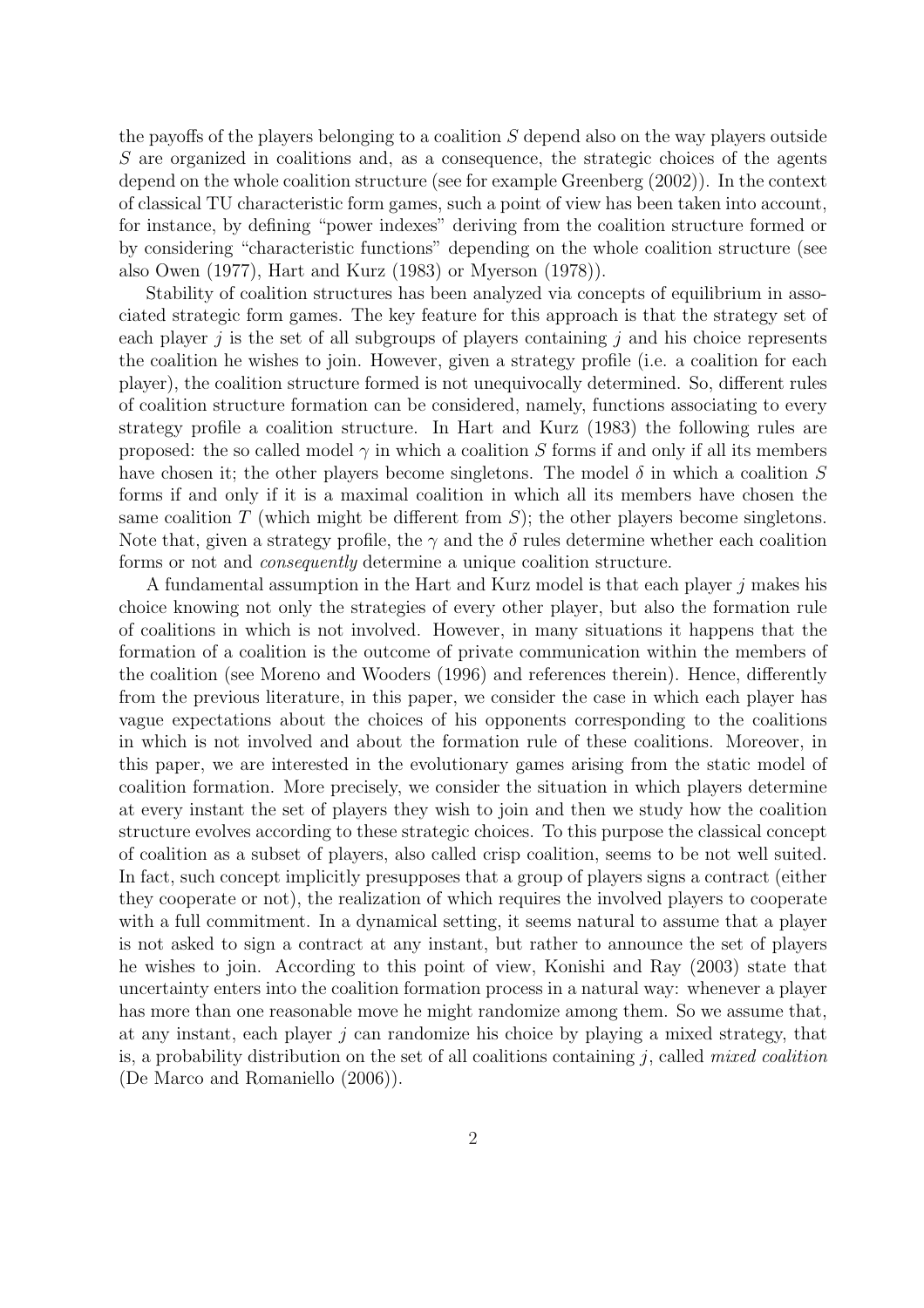Therefore, in our approach, each player  $j$ , knowing only the components of the strategies of the other players corresponding to the coalitions  $S$  containing j, can only infer, via a mixed rule of coalition formation, the subjective probabilities that coalitions containing j will eventually form and, consequently, subjective "coalition structure beliefs", cs beliefs for short, (that is, probability distribution on the set of coalition structures). However, this approach embodies two fundamental problems:

- i) Even if player j knows the components of the strategies of the other players corresponding to the coalitions  $S$  containing  $j$ , there exist many rules which assign to every mixed strategy profile the probabilities that coalitions containing  $j$  will eventually form and which generalize the  $\gamma$  or the  $\delta$  rules.
- ii) Given a probability assignment on coalitions containing j corresponding to a mixed strategy profile under one of the possible generalizations of the  $\gamma$  or of the  $\delta$  rules then, the coalition structure belief is not unequivocally determined. In other words, there might exist many cs beliefs which are consistent (in terms of laws of probability) with the probability assignment.

In this paper we focus only on the  $\gamma$  model and, to tackle the first question, we introduce the so called *mixed*  $\gamma$  model, which gives back the pure  $\gamma$  model whenever agents play only pure strategies and which is the natural probabilistic extension of the pure  $\gamma$  model since the probability of each coalition  $S$  is calculated as the product of the probabilities given by every player in  $S$  to this coalition.

The second question is unsolvable in a sense. In fact, if one interprets the probability of a coalition S as the probability of the event "coalition structures containing  $S$ ", then, there might exist multiple coalition structure beliefs which are coherent in the sense of de Finetti (1931) with this probability assignment (roughly speaking, such that the total probability theorem is satisfied for the probability of every event/coalition). Therefore, such multiplicity problem do not allow for an unambiguous and well-defined decision mechanism of each player. For instance, the multiplicity of coherent coalition structure beliefs for player  $j$  implies multiplicity of von Neumann - Morgestern expected utilities to player  $j$ , given the mixed strategy profile. We will show below that it is possible to deal with these difficulties by selecting a mechanism of revision of prior beliefs in a dynamical environment. In particular, we consider the coalition structure beliefs updating problem of the generic player  $j$  and state the condition that coalition structures beliefs be consistent (in terms of de Finetti's coherency) with his subjective probabilities that coalition containing  $j$  will eventually form, at all instants, as a viability constraint. Then, we give characterizations for continuous evolutions in both the players' strategies and (at least one) corresponding subjective coherent belief, by applying the main viability theorem for differential inclusions.

More precisely, we consider evolutionary games in which players act on the velocities of the strategies which are regarded as decisions (controls) and used by the players to govern the evolution of coherent coalition structure beliefs. For every player  $j$ , the evolution of the strategies determine, through the mixed  $\gamma$  model, an unique evolution of the player j subjective probability assignment on coalitions containing j. Moreover, among every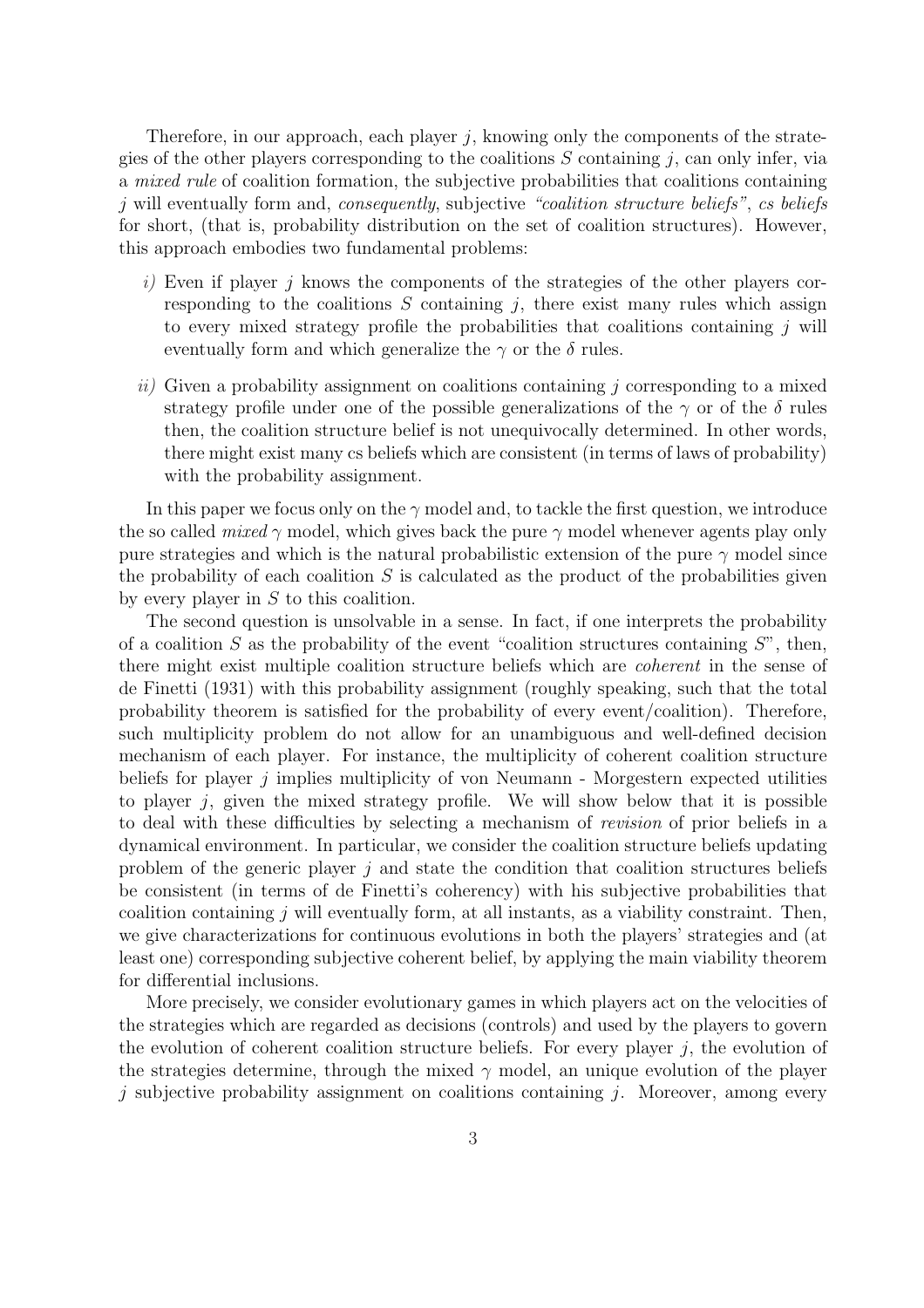possible evolution of player  $j$  subjective coalition structure belief we consider only those which are coherent with the given probability assignments at every instant. The coherency condition is regarded as a viability constraint and we characterize the so called regulation  $map$  (Aubin (1991)) which gives the velocities which guarantee viable evolution of couples coalition structure belief/mixed strategy profile starting from every point in the viability constraint's domain. Moreover, starting from such characterizations, we exhibit some paradoxes for differentiable evolutions of pairs coalition structure belief/mixed strategy profile whenever they start from or arrive at a pure cs belief.

Finally, given feedback (state dependent) controls of the players, the evolution of the beliefs can be regarded as a problem of probabilistic belief revision. Namely, the classical question in belief revision theory is the following: Suppose one holds a certain belief about the states of the world and at a given moment something that contradicts these belief is observed. How should the belief be revised? Of course, different approaches might be considered; we focus on the idea of minimal change revision (see Schulte (2002) and Perea (2007)). In fact, in belief revision theory, it is a generally accepted idea that if one observes an event that contradicts the previous belief, then the new belief about the world should explain the event just observed, and should be "as close as possible" to the previous ones. The intuition behind this principle is that previous belief should change only as far as necessary. In our case, belief revision works in continuous time and revised beliefs explain observations at every instant through the coherency conditions, since observations are in terms of probability assignments on coalitions rather than events; moreover, the idea of minimal change is translated in terms of revision with minimal velocity. Therefore we provide an existence theorem for evolutions of cs belief of minimal velocity in the mixed  $γ$ .

As a final remark we recall that, to describe uncertainty in cooperative games, a different approach is the use of the concept of fuzzy coalition (Aubin (1974, 1981) in which each player is characterized by his participation rate. However this concept is more suited to describe stability of the grand coalition rather than coalition structures formation. Moreover differential cooperative games were firstly introduced by Filar and Petrosjan (2000) and then developed for fuzzy coalitions by Aubin (2002, 2003) in the framework of characteristic form games.

# 2 Mixed strategies and coherent coalition structure beliefs

#### 2.1 Preliminaries

Let  $I = \{1, \ldots, n\}$  be the set of players. Then the *coalition structures set* (cs set, for short) is the set  $\mathscr{B}$  of all partitions of I, that is

$$
\mathcal{B} \in \mathcal{B} \iff \bigcup_{S \in \mathcal{B}} S = I, \ S \cap T = \emptyset \quad \forall S, T \in \mathcal{B}
$$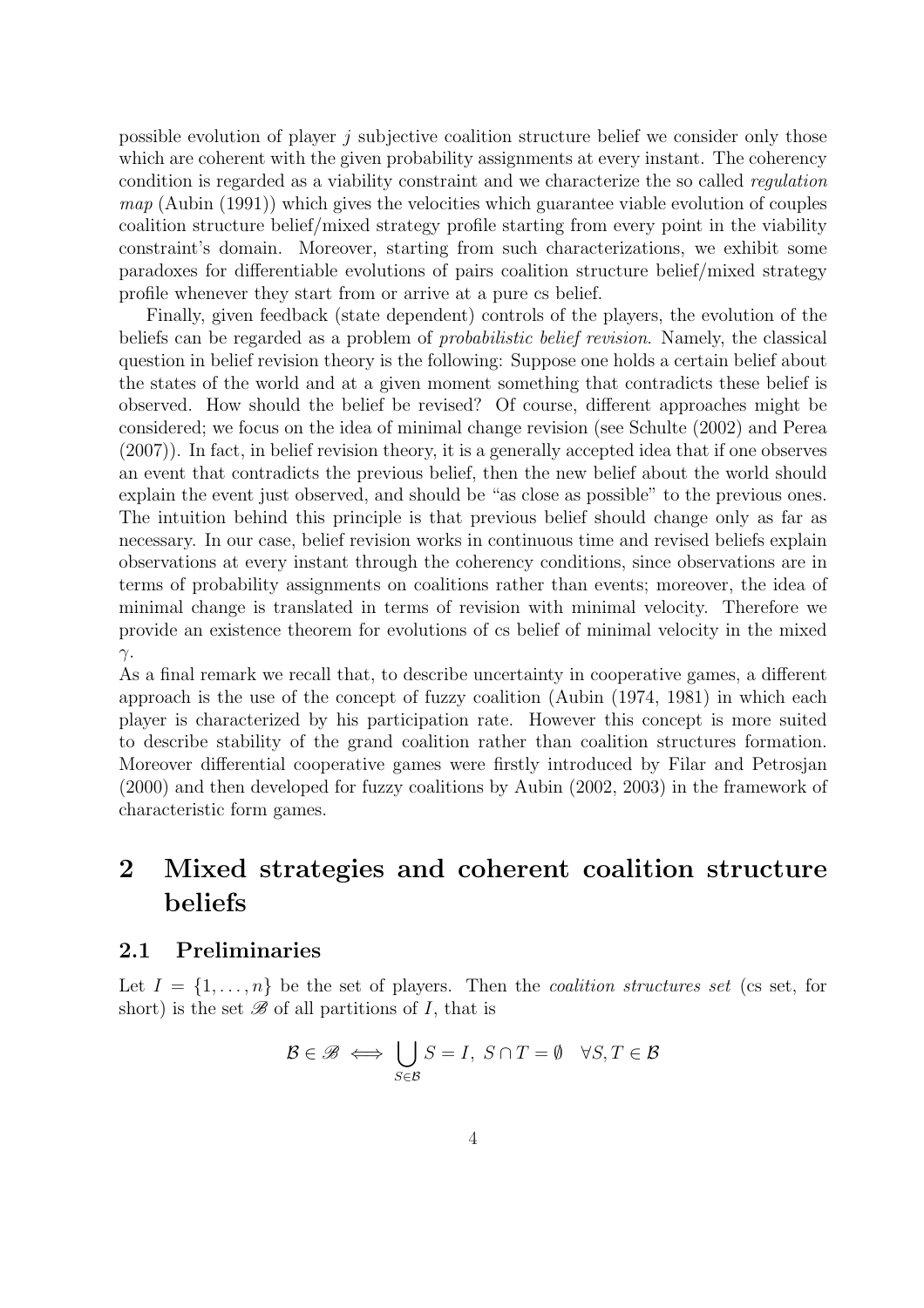In Hart and Kurz (1983), the strategy set of each agent i is  $\Sigma_i = \{S \subseteq I \mid i \in S\}$  so that a strategy profile is the *n*-tuple  $(S_1, \ldots, S_n) \in \prod_{i \in I} \Sigma_i$  and the strategy  $S_i$  is the set of players that player i wishes to join. The total number of partitions of a set with  $n$ elements is given by the *Bell number*, denoted with  $B(n)$ , which can be defined by the following recursive equation

$$
B(n) = \sum_{k=0}^{n-1} {n-1 \choose k} B(k).
$$
 (1)

Moreover  $B(n) = \sum_{k=0}^{n} S(n,k)$  where  $S(n,k)$  are the Stirling numbers of the second kind which are a doubly indexed sequence of natural numbers, each element representing the number of ways to partition a set of *n* objects into *k* groups.

On the other hand, it is well known that the number  $C(n)$  of nonempty coalitions of a set with  $n$  elements is given by

$$
C(n) = \sum_{k=1}^{n} {n \choose k} = 2^{n} - 1.
$$

Therefore, since the number of strategies of each player is equal to the number of nonempty coalitions in a set with  $n-1$  players plus 1 (corresponding to the strategy *singleton*), we get  $|\Sigma_i| = 2^{n-1}$  and call  $|\Sigma_i| = k$ .

The  $\gamma$  model proposed in Hart and Kurz (1983) for coalition structures formation can be represented by the function  $h^{\gamma} : \prod_{i \in I} \Sigma_i \to \mathscr{B}$  defined by:

$$
T \in h^{\gamma}(S_1, ..., S_n) \iff T = S_j \text{ for all } j \in T \text{ or } T = \{l\} \text{ for some } l \in I
$$

Remark 2.1: A relation between the number of coalition structures and the number of not empty coalition is given by the following

LEMMA 2.2: If  $B(n) > C(n)$  then  $B(n + 1) > C(n + 1)$ .

Proof. Trivially

$$
C(n+1) = \sum_{k=1}^{n+1} {n+1 \choose k} = 2^{n+1} - 1 = 2(2^n - 1) + 1 = 2C(n) + 1
$$

Consider

$$
B(n+1) = \sum_{k=0}^{n} \binom{n}{k} B(k),
$$

by Pascal's rule

$$
\binom{n-1}{k-1} + \binom{n-1}{k} = \binom{n}{k}
$$

so

$$
B(n+1) = {n \choose 0}B(0) + \sum_{k=1}^{n-1} \left[ {n-1 \choose k-1} + {n-1 \choose k} \right]B(k) + {n \choose n}B(n)
$$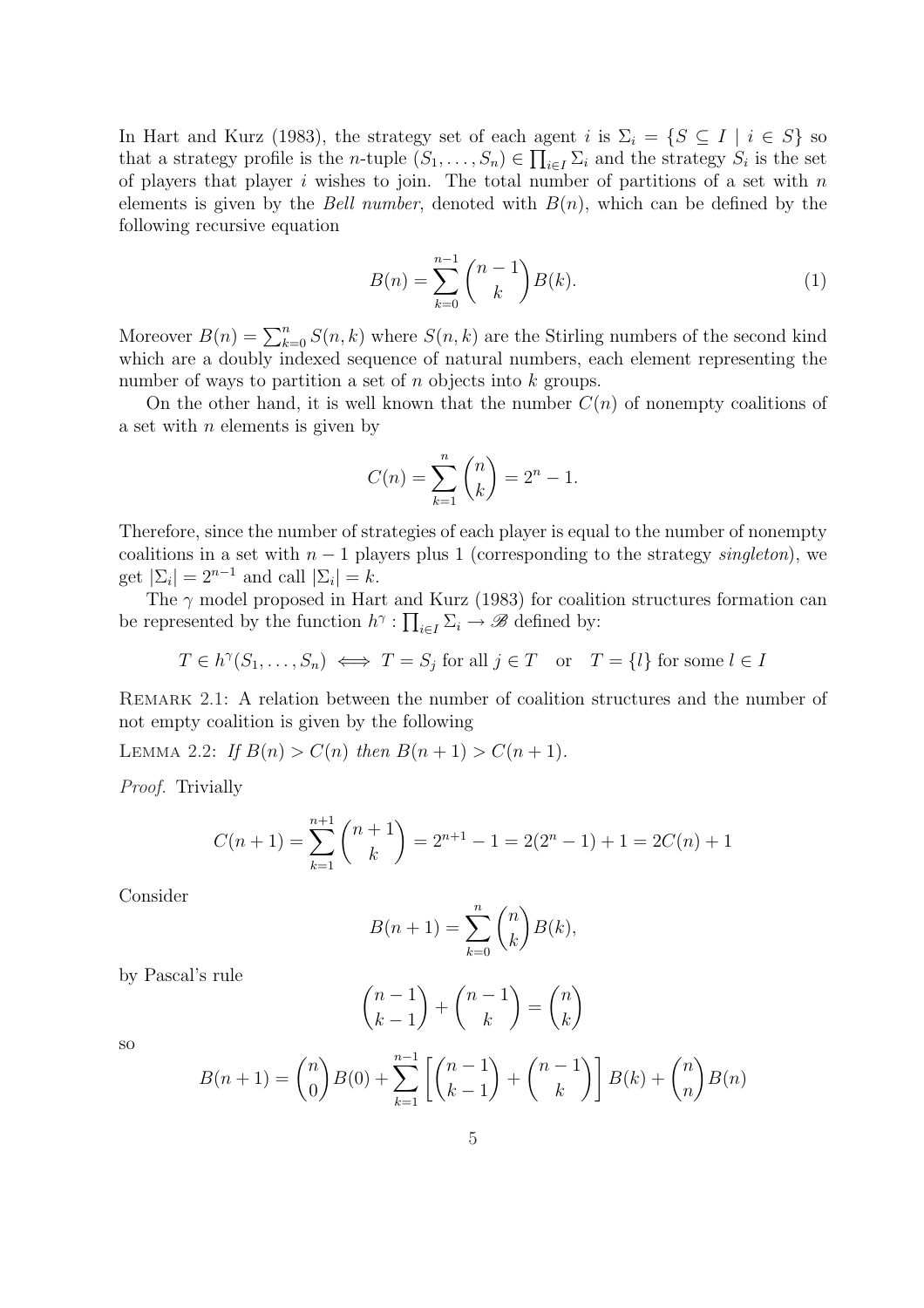since

$$
\sum_{k=1}^{n-1} {n-1 \choose k-1} B(k) > \sum_{k=1}^{n-1} {n-1 \choose k-1} = C(n-1) , \sum_{k=1}^{n-1} {n-1 \choose k} B(k) = B(n) - {n-1 \choose 0} B(0)
$$

then

$$
B(n+1) > B(0) + C(n-1) + B(n) - B(0) + B(n) = 2B(n) + C(n-1) > 2C(n) + 1 = C(n+1)
$$

Since, it can easily calculated that  $B(5) = 52 > 31 = C(5)$ , then  $B(n) > C(n)$  for all  $n \geq 5$ .

#### 2.2 Mixed strategies and coalition formation rules

Differently from Hart and Kurz  $(1983)$ , we assume that every player i is allowed to choose a mixed strategy, called mixed coalition. Denote with  $S_i = \{S \subseteq I \mid i \in S\}$  then, a mixed coalition is a vector of probabilities  $m_i = (m_{i,S})_{S \in S_i}$  such that  $m_{i,S} \geq 0$  for every  $S \in S_i$ and  $\sum_{S \in \mathcal{S}_i} m_{i,S} = 1$ . The set of mixed strategies of player i is denoted with  $\Delta_i \subset \mathbb{R}^k$ , with  $k = |\Sigma_i|.$ 

As stated in the Introduction, we consider the situation in which the generic player  $j$ observes only the probability  $\mu_{j,S}$  that coalition S will eventually form, for every  $S \in \mathcal{S}_j$ . Following the idea in the  $\gamma$  and the  $\delta$  models, each  $\mu_{i,S}$  should be given by a function  $\lambda_{j,S}$ :  $\prod_{i=1}^n \Delta_i \to [0,1]$ , that is,  $\mu_{j,S} = \lambda_{j,S}((m_i)_{i \in I})$ . Each function  $\lambda_{j,S}$  represents the subjective coalition  $S$  formation rule to player  $j$ .

#### The mixed  $\gamma$  model

There are different ways to generalize the  $\gamma$  model to the case of mixed strategies, that is there are different set of functions  $(\lambda_{i,S})_{S\in\mathcal{S}_i}$  which extend the  $\gamma$  model. The mixed  $\gamma$ 

#### model

Among the possible extensions to the mixed strategy case of the  $\gamma$  model we consider the following:

$$
\text{mixed } \gamma \text{ model} := \begin{cases} \mu_{j,S} = \lambda_{j,S}(m_1, \dots, m_n) = \prod_{i \in S} m_{i,S} & \forall S \in \mathcal{S}_j, |S| \ge 2 \\ \mu_{j,\{j\}} = \lambda_{j,\{j\}}(m_1, \dots, m_n) = 1 - \sum_{S \in \mathcal{S}_j, |S| \ge 2} \mu_{j,S} \end{cases} \tag{2}
$$

In this case  $\mu_{j,S} = \prod_{i \in S} m_{i,S}$  translates the idea that player j evaluates the probability of coalition S as the product of the probabilities announced by players in S and the probabilities left are assigned to the singleton. Observe that in the mixed  $\gamma$  model, the functions  $\lambda_{i,S}$  are multiaffine and therefore continuously differentiable. Finally, note that whenever players choose only pure strategies the mixed  $\gamma$  model is equivalent to the (pure)  $\gamma$  model.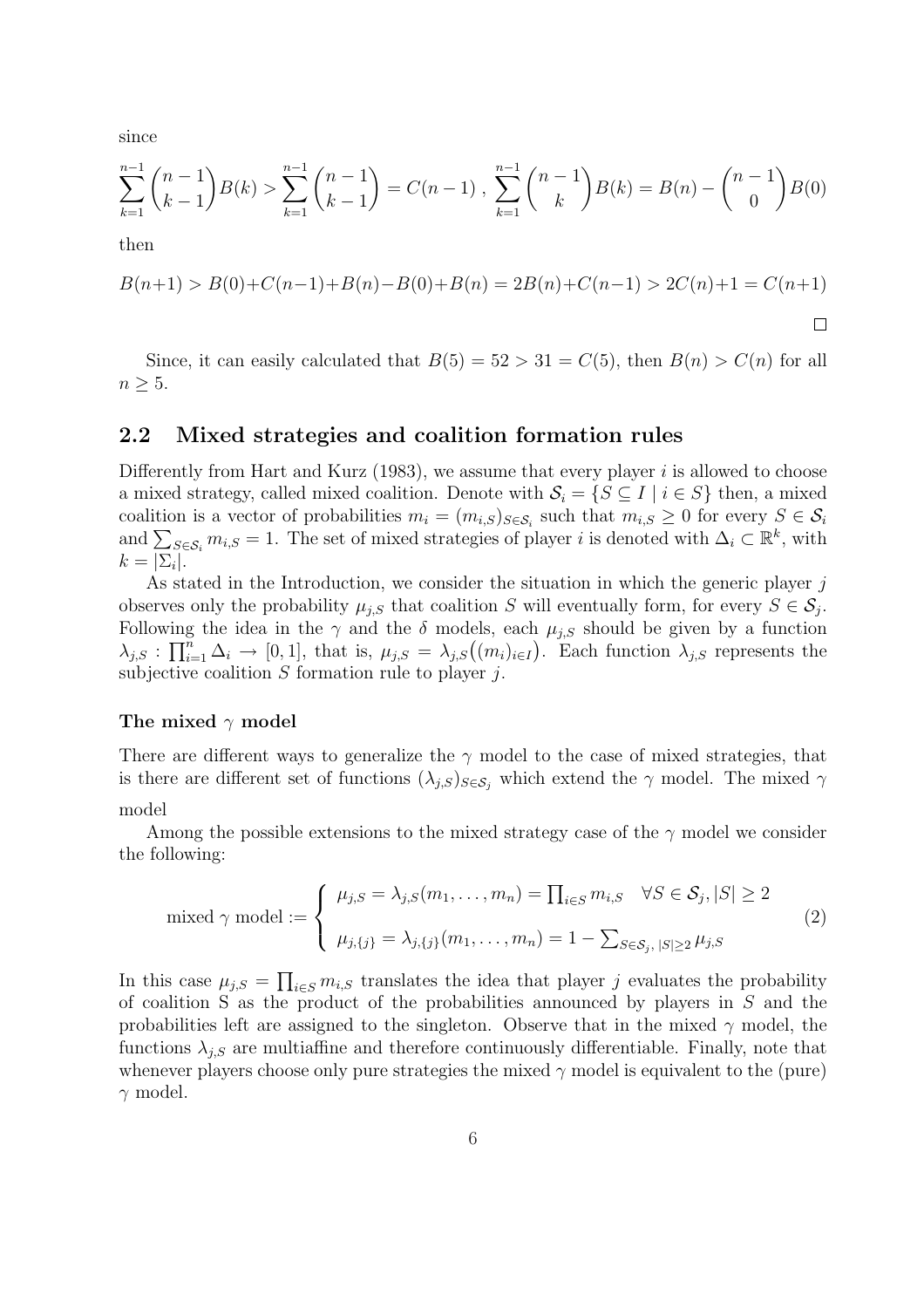#### 2.3 Coherent beliefs

A coalition structure belief (cs belief for short) is a probability distribution on  $\mathscr{B}$ , that is a vector of probabilities  $\varrho = (\varrho_B)_{B \in \mathscr{B}}$  such that  $\varrho_B \geq 0$  for all  $\mathcal{B} \in \mathscr{B}$  and  $\sum_{B \in \mathscr{B}} \varrho_B = 1$ . Denote the set of all of cs beliefs with  $\Delta_{\mathscr{B}} \subset \mathbb{R}^b$  with  $b = B(n) = |\mathscr{B}|$ .

It is obvious that a coalition  $S$  can be interpreted as an event in the set of all coalition structures B, more precisely as the event  $E_S = \{ \mathcal{B} \in \mathcal{B} \mid S \in \mathcal{B} \}$  for every  $S \subseteq I$ , so that the probability  $\mu_{j,S}$  can be regarded as  $\mu_{j,S} = prob\{\mathcal{B} \in \mathcal{B} \mid S \in \mathcal{B}\}$  for every  $S \subseteq I$ .

Therefore, as stated in the Introduction, the generic player  $j$  considers feasible only those coalition structure beliefs which are coherent in the sense of de Finetti (1931) with his subjective probability assignment on the event/coalition S for every  $S \in \mathcal{S}_j$ . This is equivalent to say that, for every event/coalition  $S \in \mathcal{S}_j$  the total probability theorem should be satisfied, that is, a cs belief must satisfy the following coherency constraint:

$$
\sum_{\mathcal{B}\ni S} \varrho_{\mathcal{B}} = \mu_{j,S} \quad \forall S \in \mathcal{S}_j \tag{3}
$$

REMARK 2.3: Usually, Probability Theory works with probability measures on  $\sigma$ -algebras and needs the specification of probabilities of all the events in the  $\sigma$ -algebra. There are, however, situations in which one can be interested in working with partial assignments of probability. In such cases the collection of all events for which probabilities are known (or believed to be something) need not have any algebraic structure (for example, do not form a  $\sigma$ -algebra). In such cases, one would like to know if there is a probability space  $(\Omega, \Sigma, \mathbb{P})$ such that  $\Sigma$  contains all events of interest to us and  $\mathbb P$  assigns the same probabilities to these as we believe them to be. In other words, one would like to know if the probability assignment is coherent in the sense of de Finetti (1931).

In our model the probability assignments to player j are the probabilities  $\mu_{i,S}$  to the event/coalition S. The probability distributions on  $\mathscr B$  are the cs-beliefs  $\varrho$  and constraints (3) determine coherency, that is, if constraints (3) are satisfied then the cs belief assigns to the coalitions the same probabilities as player  $j$  believes them to be in light of his strategies and the corresponding mixed coalition rule  $(\lambda_{j,S})_{S \in \mathcal{S}_j}$ .

#### Existence

The system of equations in constraints (3) define a linear system in the unknowns  $(\rho_B)_{B\in\mathscr{B}}$ where the number of unknowns is greater than the number of equations. The next proposition gives sufficient conditions for the existence of coherent cs beliefs:

PROPOSITION 2.4: For every probability assignment  $(\mu_{j,S})_{S \in \mathcal{S}_j}$  satisfying the following condition

$$
\sum_{S \in \mathcal{S}_j} \mu_{j,S} = 1 \tag{4}
$$

there exists at least a cs belief satisfying the coherency constraints (3).

*Proof.* For every coalition S with at least two players, let  $\mathcal{B}_S$  be the coalition structure defined by  $\mathcal{B}_S = \{S, (\{l\})_{l \notin S}\}\$ . Obviously  $S \neq T \iff \mathcal{B}_S \neq \mathcal{B}_T$ . Given the assignment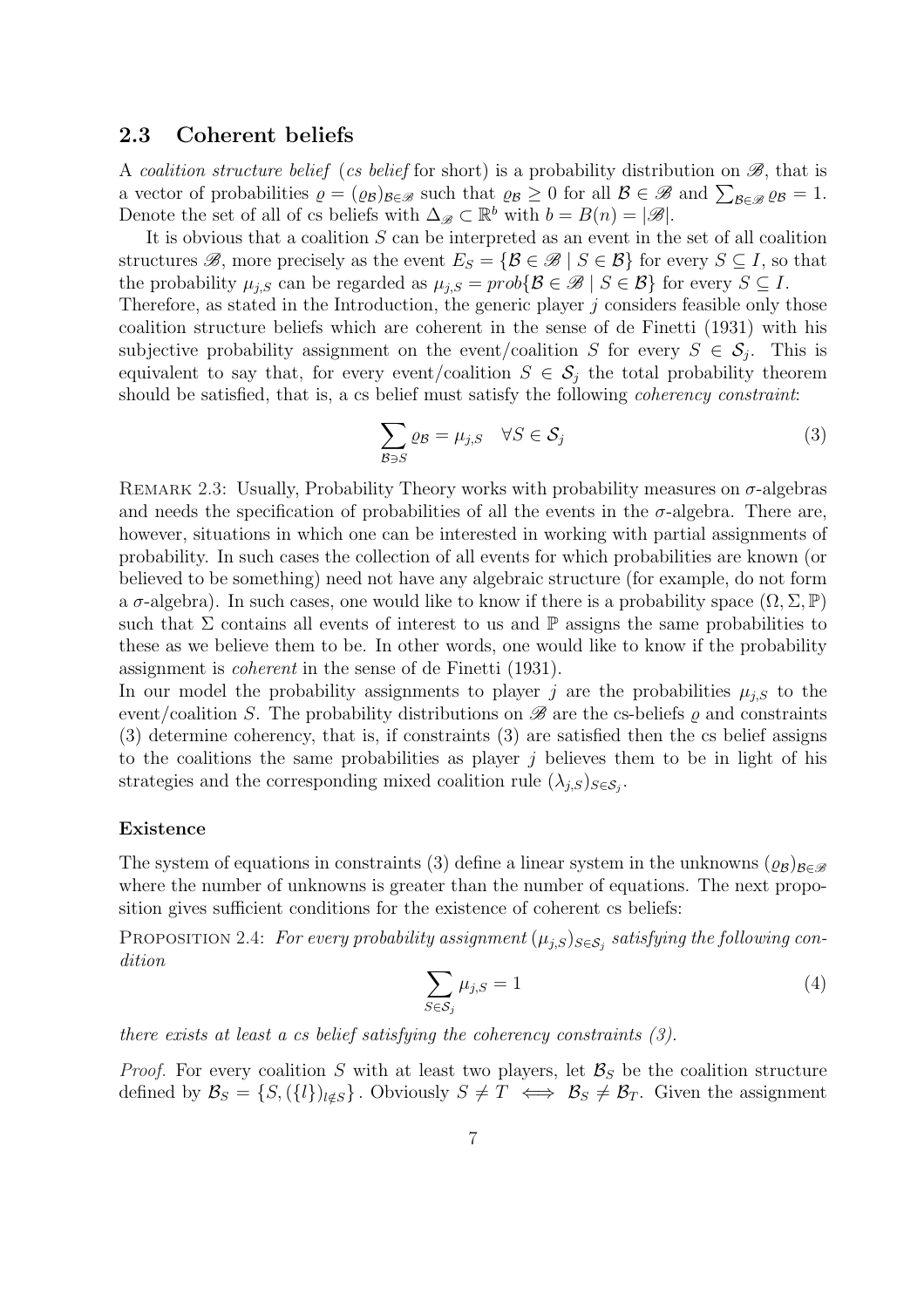$(\mu_{j,S})_{S \in \mathcal{S}_j}$  satisfying (4), let  $\mathcal{B}'$  be the coalition structure having only singletons as elements and  $\hat{\rho}$  a cs belief defined by

$$
\widehat{\varrho}_{\mathcal{B}_S} = \mu_{j,S} \quad \forall S \in \mathcal{S}_j, |S| \geq 2; \quad \widehat{\varrho}_{\mathcal{B}'} = 1 - \sum_{S \in \mathcal{S}_j, |S| \geq 2} \mu_{j,S}; \quad \widehat{\varrho}_{\mathcal{B}} = 0 \text{ otherwise.}
$$

It results that

$$
\sum_{\mathcal{B}\ni S} \widehat{\varrho}_{B} = \widehat{\varrho}_{\mathcal{B}_{S}} \quad \text{for all } S \in \mathcal{S}_{j}, \ |S| \ge 2
$$

so, being  $\hat{\varrho}_{\mathcal{B}_S} = \mu_{j,S}$ , the coherency constraints for coalitions with at least two players is satisfied.

Moreover, the only coalition structures containing  $\{j\}$  which have positive probability in the cs belief  $\widehat{\varrho}$  is  $\mathcal{B}'$ . Therefore, from the assumption (4), it results that

$$
\mu_{j,\{j\}}=1-\sum_{S\in\mathcal{S}_j,\,|S|\geq 2}\mu_{j,S}=\widehat{\varrho}_{\mathcal{B}'}=\sum_{\mathcal{B}\ni\{j\}}\widehat{\varrho}_{\mathcal{B}}.
$$

Hence the coherency constraint is for coalition  $\{j\}$  is satisfied. Since  $\hat{\varrho}$  is a probability distribution on  $\mathscr{B}$  then the assertion follows. distribution on  $\mathscr{B}$  then the assertion follows.

#### Multiplicity

In the next examples we show that multiple coalition structure beliefs might be supported by the same probability assignment  $(\mu_{j,S})_{S \in \mathcal{S}_j}$ .

EXAMPLE 2.5: Consider a 3 player game and the following strategies:

$$
\begin{cases}\ni m_{1,\{1,2,3\}} = 1/2, \ m_{1,\{1,2\}} = 1/4, \ m_{1,\{1,3\}} = 0, \ m_{1,\{1\}} = 1/4 \\
ii) \ m_{2,\{1,2,3\}} = 1/3, \ m_{2,\{1,2\}} = 0, \ m_{2,\{2,3\}} = 0, \ m_{2,\{2\}} = 2/3 \\
iii) \ m_{3,\{1,2,3\}} = 1, \ m_{3,S} = 0 \text{ otherwise}\n\end{cases}
$$
\n(5)

Consider player 1 and calculate  $\mu_{1,S}$  for all  $S \in S_1$  as in the  $\gamma$  model, we obtain the following

$$
\begin{cases} \mu_{1,\{1,2,3\}}=1/6, \\ \mu_{1,\{1,2\}}=0, \ \mu_{1,\{1,3\}}=0, \\ \mu_{1,\{1\}}=5/6 \end{cases}
$$

then it easily follows that coherent cs beliefs must satisfy the following coherency conditions

$$
\begin{cases}\n1) \ \mu_{1,\{1,2\}} = \varrho_{\{\{1,2\},\{3\\}} = 0, \ \mu_{1,\{1,3\}} = \varrho_{\{\{1,3\},\{2\}\}} = 0 \\
2) \ \mu_{1,\{1,2,3\}} = \varrho_{\{\{1,2,3\}\}} = 1/6 \\
3) \ 5/6 = \mu_{\{1\}} = \varrho_{\{\{1\},\{2\},\{3\}\}} + \varrho_{\{\{2,3\},\{1\}\}}\n\end{cases}
$$

and therefore we get from 3) we get infinite solutions.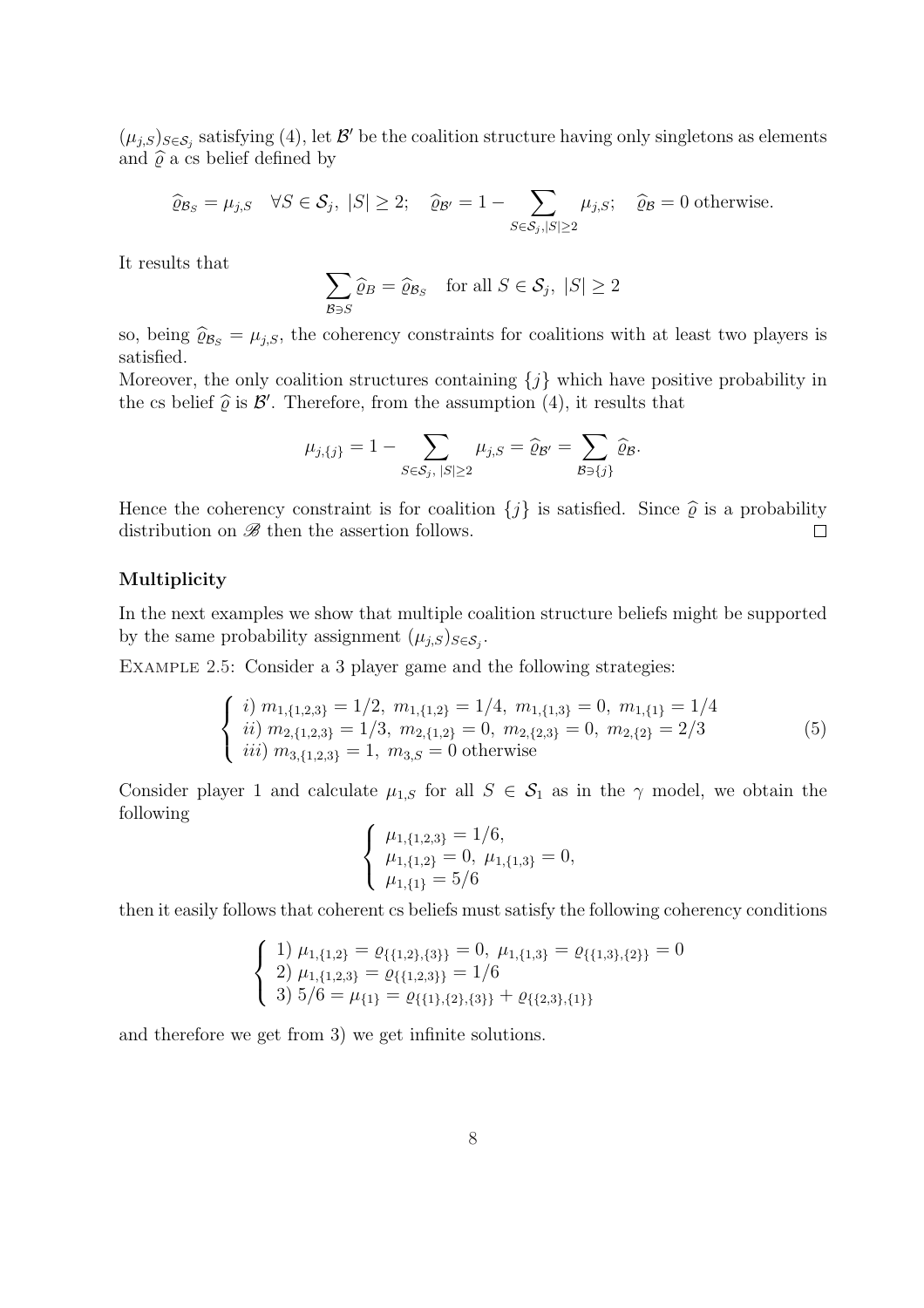### 3 Evolution of coherent coalition structure beliefs

Now we introduce the evolutionary games arising from the  $\gamma$  and  $\delta$  models of coalition formation. We consider the situation in which players determine at every instant the set of players they wish to join, more precisely players act on the velocities of the strategies which are regarded as controls. Then, fixed a generic player  $j$ , we study how his subjective coalition structure beliefs might evolve, governed by Nature, according to these strategic choices, that is, coherently with his subjective probability assignment on coalitions determined by the strategies.

For every player  $i \in I$ ,  $U_i$ :  $\Delta_{\mathscr{B}} \times \prod_{l=1}^n \Delta_l \leadsto \mathbb{R}^k$  is the set-valued map of *feasible*  $controls$  of player  $i$ ; the set valued map of the a-priori feasible dynamics of cs beliefs is  $H: \prod_{j=1}^n \Delta_j \times \Delta_{\mathscr{B}} \leadsto \mathbb{R}^b$ , with  $b = B(n) = |\mathscr{B}|$ . Note that H could be constant and given, for instance, by the entire space  $\mathbb{R}^b$  or by a closed ball with radius  $\eta$  and center 0,  $B(0, \eta) \subset \mathbb{R}^b$ . Moreover, the evolution of pairs cs belief/mixed strategy profile  $(\varrho(t), m(t))$ should satisfy the following simplex constraints

$$
\begin{cases} \n\varrho_{\mathcal{B}} \geq 0 \quad \forall \mathcal{B} \in \mathcal{B} \\ \n\sum_{\mathcal{B} \in \mathcal{B}} \varrho_{\mathcal{B}} = 1 \n\end{cases} ; \quad\n\begin{cases} \n m_{i,S} \geq 0 \quad \forall \in \mathcal{S}_{i} \\ \n\sum_{S \in \mathcal{S}_{i}} m_{i,S} = 1 \n\end{cases} \quad \text{for all } i \in I \n\tag{6}
$$

and the coherency constraints of player  $j$ , which can be rewritten as

$$
\sum_{\mathcal{B}\ni S}\varrho_{\mathcal{B}}=\lambda_{j,S}(m_1,\ldots,m_n)\quad\forall S\in\mathcal{S}_j.
$$

Summarizing, evolutions of coherent pairs coalition structure belief/mixed strategies should be solutions of the following dynamical system (i.e. absolutely continuous functions satisfying the following system for almost all  $t$ :

$$
\begin{cases}\n\varrho'_{\mathcal{B}}(t) = h_{\mathcal{B}}(t) & \forall \mathcal{B} \in \mathcal{B} \\
m'_{i}(t) = u_{i}(t), & \forall i \in I \\
u_{i}(t) \in U_{i}(m(t), \varrho(t)) & \forall i \in I \\
(h_{\mathcal{B}})_{\mathcal{B} \in \mathcal{B}} \in H(m(t)), \varrho(t))\n\end{cases} (7)
$$

under the viability constraints  $K_i$  given by:

$$
\varrho, m) \in K_j \iff \begin{cases} i) \varrho_B \ge 0 \ \forall \mathcal{B} \in \mathcal{B} \\ ii) \sum_{\mathcal{B} \in \mathcal{B}} \varrho_B - 1 = 0 \\ iii) m_{i, S} \ge 0 \ \forall S \in \mathcal{S}_i, \text{ and } \forall i \in I \\ iv) \sum_{S \in \mathcal{S}_i} m_{i, S} - 1 = 0 \quad \forall i \in I \\ v) \chi_S(\varrho, m) = \sum_{\mathcal{B} \ni S} \varrho_B - \lambda_{j, S}(m_1, \dots, m_n) = 0 \quad \forall S \in \mathcal{S}_j \end{cases}
$$
 (8)

Note that the control  $u_i(t)$  is the vector  $u_i(t) = (u_{i,S}(t))_{S \ni i}$ , where each component  $u_{i,S}(t)$ governs the velocity of  $m_{i,S}$ .

Of course, there is no a-priori reason why a solution  $(\varrho(t),m(t))$  of the system (7) should be *viable* in the constraints (8) for every  $t \in [0, +\infty]$ , that is, satisfy the constraints (8) for every  $t \in [0, +\infty]$ . So we are interested to characterize velocities  $(h(t), u(t)) =$  $((h_{\mathcal{B}}(t))_{\mathcal{B}\in\mathscr{B}},(u_i(t))_{i\in I})$ ) such that the corresponding solutions are viable. To this purpose we will apply the main viability theorems for control systems as stated in Aubin (1991).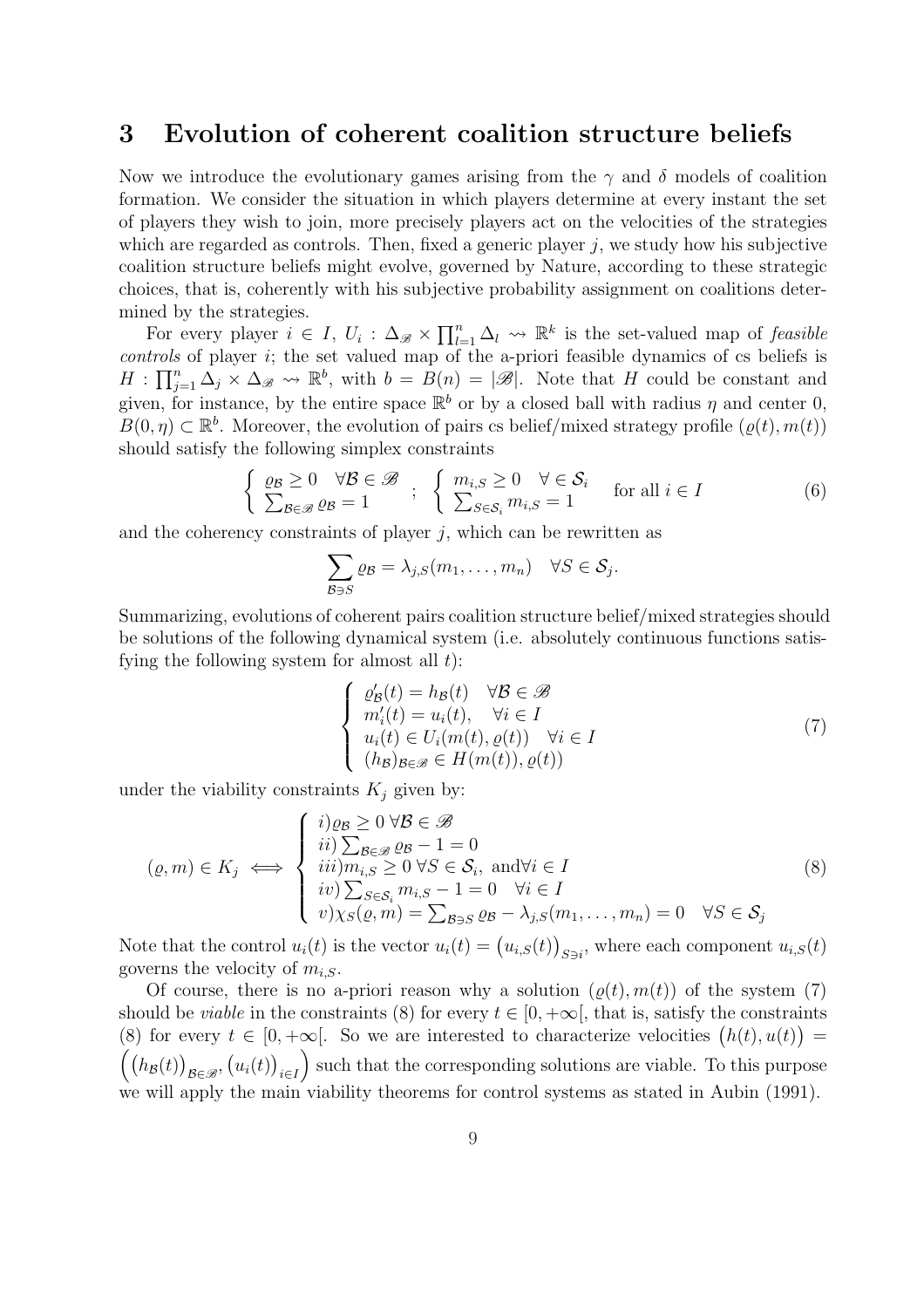#### The viability theorem

Now we recall some classical definitions and state the main viability theorem for the previous system. The constraints set  $K_j$  is said to be *viable* under the control system  $(7)$ if for every point  $(\varrho_0, m_0) \in K_j$  there exists at least one solution  $(\varrho(\cdot), m(\cdot))$  starting at  $(\varrho_0, m_0)$  and governed by (7) such that  $(\varrho(t), m(t)) \in K_j$  for all  $t \geq 0$ .

We recall that if  $K \subset \mathbb{R}^q$  and  $y \in K$ , a direction  $v \in \mathbb{R}^q$  belongs to the *contingent cone*  $T_K(y)$  if there exist a sequence  $\varepsilon_n > 0$  and  $v_n \in \mathbb{R}^q$  converging to 0 and v respectively, such that:

$$
y + \varepsilon_n v_n \in K \quad \forall n \in \mathbb{N}.
$$

To simplify notations denote  $\mathcal{M}(\varrho,m) = H(\varrho,m) \times \left[\prod_{i=1}^n U_i(\varrho,m)\right]$ , then the Viability Theorem (Aubin, 1991, 1997) for system (7) under the constraints (8) reads:

THEOREM 3.1: Assume that the set-valued maps H and  $U_i$ , with  $i \in I$ , are Marchaud, that is with closed graphs, not empty, compact and convex images for every point in the domain and bounded by linear growth, that is, there exists  $c, \psi_1, \ldots, \psi_n > 0$  such that, for all  $(\varrho,m) \in K_i$ :

$$
\sup_{y \in H(\varrho,m)} \|y\| \le c(\|(\varrho,m)\|+1)
$$

and

$$
\sup_{z_i \in U_i(\varrho,m)} \|y\| \le \psi_i(\|(\varrho,m)\|+1) \quad \forall i
$$

Then,  $K_j$  is viable under the control system (7) if and only if for every  $(\varrho,m) \in K_j$ , the images of the regulation map  $R_{K_j}: K_j \leadsto \mathbb{R}^b \times \prod_{j=1}^n \mathbb{R}^k$  are not empty, where  $R_{K_j}$  is defined by:

$$
R_{K_j}(\varrho,m) = \{(h,u) \in \mathcal{M}(\varrho,m) \mid (h,u) \in T_{K_j}(\varrho,m)\}.
$$
 (9)

Moreover, every evolution  $(\varrho(\cdot), m(\cdot))$  viable in  $K_j$  is regulated by (it is a solution of) the system:

$$
\begin{cases}\n\varrho'_{\mathcal{B}}(t) = h_{\mathcal{B}}(t) & \forall \mathcal{B} \in \mathscr{B} \\
m'_{i}(t) = u_{i}(t), & \forall i \in I \\
(u(t), h(t)) \in R_{K_{j}}(\varrho(t), m(t)).\n\end{cases} \tag{10}
$$

This previous theorem provides existence conditions and characterization of continuous evolutions in both the players' strategies and corresponding coherent beliefs to player  $j$ for a general class of set valued maps of feasible controls (satisfying classical regularity assumptions). This approach obviously might include, as particular cases, set valued maps of feasible controls related, for instance, to myopic optimization criteria (such as best reply dynamics). However, at this point, the definition of suitable preference relations over strategy profiles is not straightforward since we deal with ambiguous probabilities or expected payoffs (Ellsberg (1961)) arising from the multiplicity of beliefs for a given strategy profile and therefore deserves a future accurate analysis.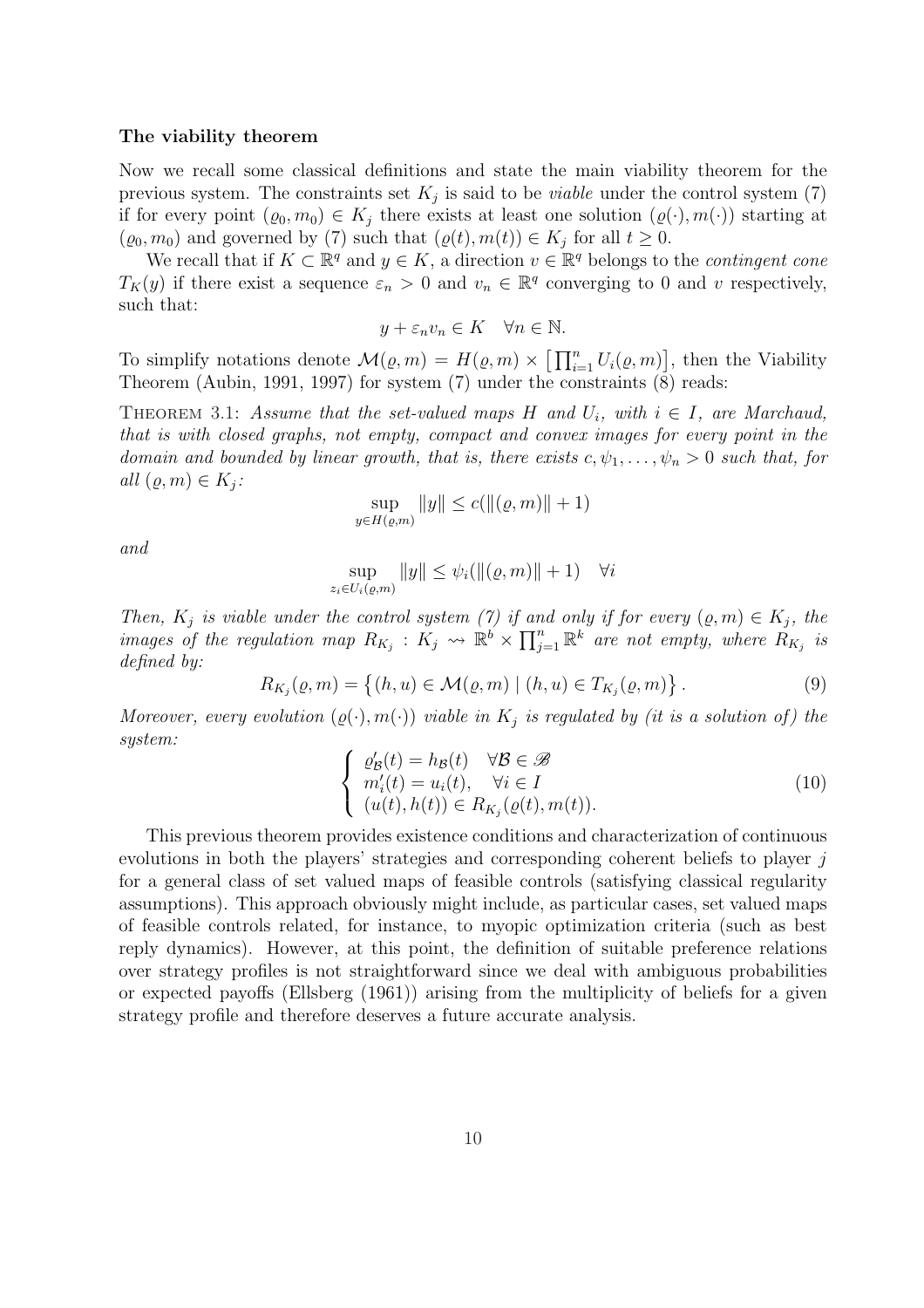#### Conditional viability and belief revision

Let  $(\varrho, m, u) \rightsquigarrow \mathcal{A}(\varrho, m, u)$  be the set valued map defined by

$$
\mathcal{A}(\varrho, m, u) = \{ h \in H(\varrho, m) \mid (h, u) \in R_{K_j}(\varrho, m) \}
$$
\n(11)

and  $u(\rho, m)$  a profile of feedback controls of the players. Consider a solution  $(\hat{\rho}(t), \hat{m}(t))$ of the following differential inclusion:

$$
\begin{cases}\n\varrho'(t) \in \mathcal{A}\Big(\varrho(t), m(t), u\big(\varrho(t), m(t)\big)\Big) \\
m' = u(\varrho(t), m(t))\n\end{cases} (12)
$$

then it follows that the evolution of the cs belief  $\hat{\rho}(t)$  satisfies the coherency constraints at every instant t given the probability assignment  $\lambda_{i,S}(\hat{m}(t))$ . Therefore, it can be regarded as a revision, in continuous time, of player  $j$  subjective probabilistic belief *conditioned* (in terms of the coherency constraints) by the evolution, in continuous time, of the assignment of probability on coalitions in  $S_i$  which, on the other hand, is determined by the evolution of the mixed strategy profile  $\hat{m}(t)$ . Of course, there are no a-priori reasons why system (12) should admit a solution. Existence could be guaranteed, for instance, by the lower semicontinuity of the set valued map  $\mathcal A$  (see, for example, the proof of Theorem 9.2.4 in Aubin (1997)) which, however, is not assured in general even when the model satisfies the hypothesis of the main Viability Theorem 3.1. Finally, observe that, even if system (12) admits a solution, then it could be not unique. Therefore it could be reasonable to refine the set of feasible solutions of system  $(12)$  by restricting the set valued map A. In Section 4 we will apply this procedure to select belief revision of minimal velocity.

### 4 The regulation map in the mixed  $\gamma$  model

We give the formula for the regulation map  $R_{K_j}(\varrho,m)$  of system (7) under the constraints (8) in the mixed  $\gamma$  and  $\delta$  models. To this purpose, denote with  $\nabla(\varrho_{\mathcal{B}}), \nabla(\sum_{\mathcal{B}\in\mathscr{B}}\varrho_{\mathcal{B}})$ ,  $\nabla(m_{i,S}), \nabla(\sum_{S\ni i}m_{i,S}), \nabla(\sum_{S\ni S}\varrho_S)$  and  $\nabla(\prod_{i\in S}m_{i,S})$  the gradients of the functions with respect to the variables  $(\varrho, m)$ . Moreover recall that a set  $C \subseteq \mathbb{R}^n$  is said to be it regular in a point  $\overline{x} \in C$  (also called *sleek*, see Aubin and Frankowska (1990)) if the set valued map  $x \rightsquigarrow T_C(\cdot)$  is lower semicontinuous in  $\overline{x}$ . If the set C is regular in  $\overline{x}$ , then the normal cone of C in  $\bar{x}$   $N_C(\bar{x})$  is given by set of regular normal vectors, i.e.:

$$
N_C(\overline{x}) = \{ \omega \mid \langle \omega, x - \overline{x} \rangle \le o(\|x - \overline{x}\|) \quad \forall x \in C \}.
$$

A function  $f : \mathbb{R}^n \to \mathbb{R}$  is said to be *lower subdifferentially regular* in a point  $\overline{x}$  if the epigraph

$$
epi f = \{(x, y) \in \mathbb{R}^n \times \mathbb{R} \mid y \ge f(x)\}\
$$

is a regular set in  $(\overline{x},f(\overline{x}))$ . Moreover, f is said to be upper subdifferentially regular in x if  $−f$  is lower subdifferentially regular in x.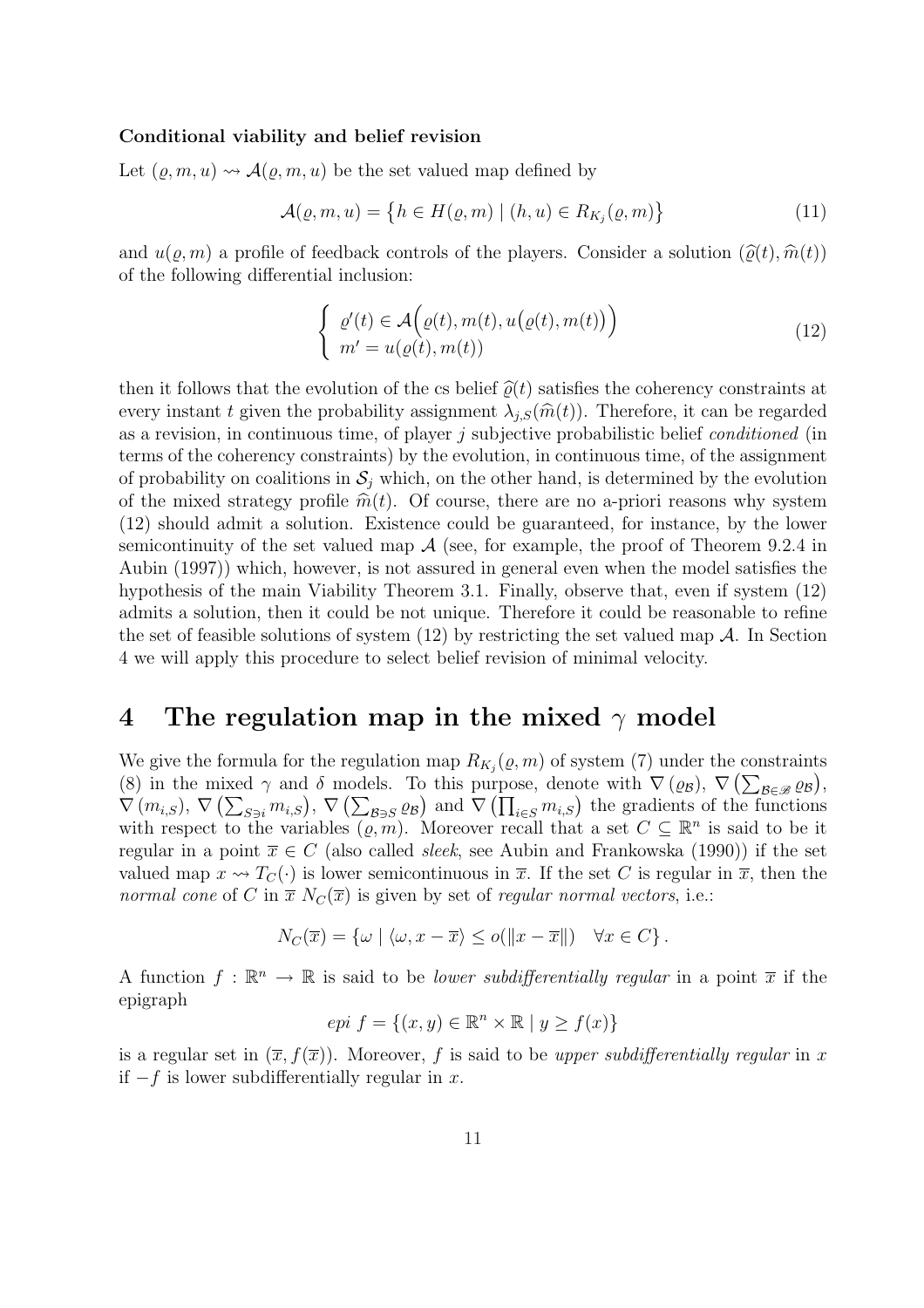#### The characterization theorem

Let  $L_{\mathcal{B}}(\varrho,m)$  (resp.  $L_{i,S}(\varrho,m)$ ) be the functions defined by  $L_{\mathcal{B}}(\varrho,m) = 1$  if  $\varrho_{\mathcal{B}} = 0$  and  $L_{\mathcal{B}}(\varrho,m) = 0$  otherwise (resp.  $L_{i,S}(\varrho,m) = 1$  if  $m_{i,S} = 0$  and  $L_{i,S}(\varrho,m) = 0$  otherwise).

PROPOSITION 4.1: Assume that each function  $\lambda_S$  is defined as in the mixed  $\gamma$  model. Let  $(\varphi_B)_{B \in \mathcal{B}}$ ,  $(\eta_{i,S})_{i \in I, S \ni i}$  be nonnegative real numbers and  $\zeta$ ,  $(\beta_i)_{i \in I}$ ,  $(\alpha_S)_{S \in \mathcal{S}_i, |S| \geq 2}$ ,  $\theta$  be real numbers, if the following transversality condition holds:

$$
\begin{cases}\ni) \varphi_B L_B(\varrho, m) + \zeta + \sum_{S \in \mathcal{B} \cap \mathcal{S}_j, |S| \ge 2} \alpha_S = 0, & \forall \mathcal{B} \in \mathcal{B}, \text{ such that } \{j\} \notin \mathcal{B} \\
ii) \varphi_B L_B(\varrho, m) + \zeta + \sum_{S \in \mathcal{B} \cap \mathcal{S}_j, |S| \ge 2} \alpha_S + \theta = 0, & \forall \mathcal{B} \in \mathcal{B}, \text{ such that } \{j\} \in \mathcal{B} \\
iii) \eta_{i, S} L_{i, S}(\varrho, m) + \beta_i = 0, & \forall (i, S) \text{ such that } S \notin \mathcal{S}_j, i \in S \\
iv) \eta_{i, S} L_{i, S}(\varrho, m) + \beta_i - \alpha_S \left( \prod_{l \in S \setminus \{i\}} m_{l, S} \right) + \theta \left( \prod_{l \in S \setminus \{i\}} m_{l, S} \right) = 0, \\
\forall (i, S) \text{ such that } S \in \mathcal{S}_j, i \in S \\
\psi_B = \zeta = \theta = \alpha_S = \eta_{i, S} = \beta_i = 0 \quad \text{for all } \mathcal{B}, S, i\n\end{cases}
$$

Then  $(h, u) \in \mathcal{M}(\varrho, m)$  belongs to  $R_{K_i}(\varrho, m)$  if and only if:

$$
\begin{cases}\ni, \quad h_B \ge 0 \quad \text{whenever } \varrho_B = 0 \\
ii) \quad \sum_{\mathcal{B} \in \mathcal{B}} h_B = 0 \\
iii) \quad u_{i,S} \ge 0 \quad \text{whenever } m_{i,S} = 0 \\
iv) \quad \sum_{S \in \mathcal{S}_i} u_{i,S} = 0, \quad \forall i \in I \\
v) \quad \sum_{\mathcal{B} \ni S} h_B - \sum_{i \in S} u_{i,S} \left( \prod_{l \in S \setminus \{i\}} m_{l,S} \right) = 0, \quad \forall S \in \mathcal{S}_j, |S| \ge 2 \\
vi) \quad \sum_{S \notin \mathcal{S}_j} \left[ \sum_{i \in S} u_{i,S} \left( \prod_{l \in S \setminus \{i\}} m_{l,S} \right) \right] + \sum_{\mathcal{B} \ni \{j\}} h_B = 0.\n\end{cases} \tag{14}
$$

(13)

For the proof of the previous proposition the following Lemma is needed:

LEMMA 4.2: Let  $f_i: \mathbb{R}^n \to \mathbb{R}$  with  $i \in J_1$  and  $g_l: \mathbb{R}^n \to \mathbb{R}$  with  $l \in J_2$  be continuously differentiable functions and let  $K$  be the set defined by:

$$
K = \left\{ x \in \mathbb{R}^n \mid \text{ and } \begin{cases} f_i(x) = 0, & \forall i \in J_1 \\ \text{ and } \\ g_l(x) \le 0, & \forall l \in J_2 \end{cases} \right\}
$$

Let  $H(\overline{x}) \subseteq J_2$  denote the set of active constraints in a point  $\overline{x}$ , that is  $l \in H(\overline{x}) \iff$  $g_l(\overline{x})=0$ . Assume that  $\nabla f_i(\overline{x})\neq 0$  for all  $i\in J_1$  and  $\nabla g_l(\overline{x})\neq 0$  for all  $l\in H(\overline{x})$  and that the following transversality condition holds: given  $v_i \in \mathbb{R}$  for all  $i \in J_1$  and  $q_i \in \mathbb{R}_+$ for all  $l \in H(\overline{x})$  then

$$
\sum_{i \in J_1} v_i \nabla f_i(\overline{x}) + \sum_{l \in H(\overline{x})} q_l \nabla g_l(\overline{x}) = 0 \implies v_i = 0 \,\forall i \in J_1 \text{ and } q_l = 0 \,\forall l \in H(\overline{x}).
$$
\n(15)

Then

$$
w \in T_K(\overline{x}) \iff \begin{cases} \langle \nabla f_i(\overline{x}), w \rangle = 0 & \forall i \in J_1 \\ \text{and} \\ \langle \nabla g_i(\overline{x}), w \rangle \le 0 & \forall l \in H(\overline{x}) \end{cases}
$$
(16)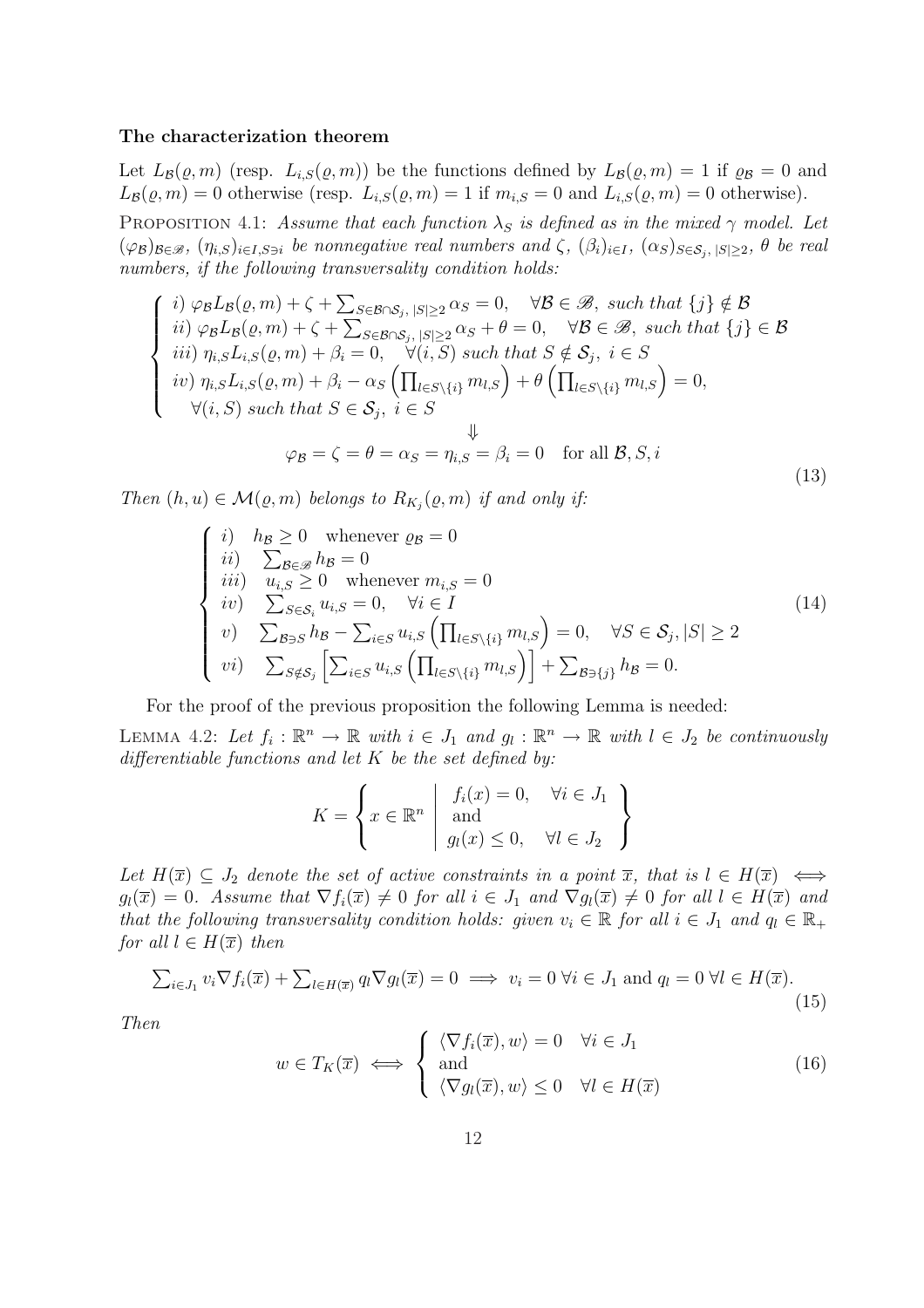*Proof.* Consider the sets  $E_i = \{x \in \mathbb{R}^n \mid f_i(x) = 0\} \forall i \in J_1$  and  $F_i = \{x \in \mathbb{R}^n \mid g_i(x) \leq 0\}$  $\forall l \in J_2$ . From the assumptions it follows that  $E_i$  and  $F_l$  are regular sets in every point and

$$
T_{E_i}(\overline{x}) = \{ w \mid \langle \nabla f_i(\overline{x}), w \rangle = 0 \} \quad \forall i \in J_1, \quad T_{F_i}(\overline{x}) = \{ w \mid \langle \nabla g_i(\overline{x}), w \rangle \le 0 \} \quad \forall l \in H(\overline{x}).
$$

The normal cones are

$$
N_{E_i}(\overline{x}) = \{ w \nabla f_i(\overline{x}) \mid w \in \mathbb{R} \} \quad \forall i \in J_1, \quad N_{F_i}(\overline{x}) = \{ w \nabla g_i(\overline{x}) \mid w \in \mathbb{R}_+ \} \quad \forall l \in H(\overline{x}).
$$

So, in light of (15) in the assumptions, from Proposition 6.42 in Rockafellar and Wets (1998) it follows that

$$
T_K(\overline{x}) = \left(\bigcap_{i \in J_1} T_{E_i}(\overline{x})\right) \cap \left(\bigcap_{l \in H(\overline{x})} T_{F_l}(\overline{x})\right). \tag{17}
$$

Hence, we get the assertion.

Proof of Proposition 4.1. Note that the functions defining the constraints in (8) are continuously differentiable. Since the functions in equations v) in (8) are defined as in the mixed  $\gamma$  model (2), then they can be rewritten as

$$
\sum_{\mathcal{B}\ni S} \varrho_{\mathcal{B}} - \prod_{i\in S} m_{i,S} = 0 \quad \text{for all } S \in \mathcal{S}_j, \ |S| \ge 2
$$

and

$$
\sum_{S \in \mathcal{S}_j, |S| \ge 2} \left[ \prod_{i \in S} m_{i,S} \right] + \sum_{\mathcal{B} \ni \{j\}} \varrho_{\mathcal{B}} - 1 = 0.
$$

One first computes the gradients with respect to the variables  $(\varrho, m)$ ;  $\nabla$   $(\varrho_B)$  is a vector with 1 as the entry corresponding to partition  $\mathcal{B}$  and 0 elsewhere;  $\nabla$   $(\sum_{\mathcal{B}\in\mathscr{B}}\varrho_{\mathcal{B}})$  is a vector with 1 as the first  $B(n)$  entries (associated to all the partitions  $\mathcal{B}$ ) and 0 elsewhere;  $\nabla$  ( $m_{i,S}$ ) is a vector with 1 as the entry associated to the pair  $(i, S)$  and 0 elsewhere;  $\nabla (\sum_{S \in S_i} m_{i, S})$ is a vector with 1 as the entries associated to the pair  $(i, S)$  for all  $S \in \mathcal{S}_i$  and 0 elsewhere. Then one considers the constraints  $v$  in (8). Let S contain at least two players and consider the entries of the gradient  $\nabla \left( \sum_{\mathcal{B} \ni S} \varrho_{\mathcal{B}} - \prod_{i \in S} m_{i,S} \right)$ ; among the first  $B(n)$  components (those associated to the partitions) one finds 1 corresponding to the partitions containing S and 0 elsewhere; for the remaining entries,  $\prod_{l \in S \setminus \{i\}} m_{l,S}$  appears for the entries corresponding to the pairs  $(i, S)$ , for every  $i \in S$ , while the remaining entries are equal to 0. Finally consider the entries of the gradient  $\nabla \left( \sum_{S \in \mathcal{S}_j, |S| \geq 2} \left[ \prod_{i \in S} m_{i,S} \right] + \sum_{\mathcal{B} \ni \{j\}} \varrho_{\mathcal{B}} - 1 \right);$ among the first  $B(n)$  components (those associated to the partitions) one finds 1 cor- $\prod_{l \in S \setminus \{i\}} m_{l,S}$  appears for the entries corresponding to the pairs  $(i, S)$ , for all  $i \in S$  and responding to the partitions containing  $\{j\}$  and 0 elsewhere; for the remaining entries,

 $\Box$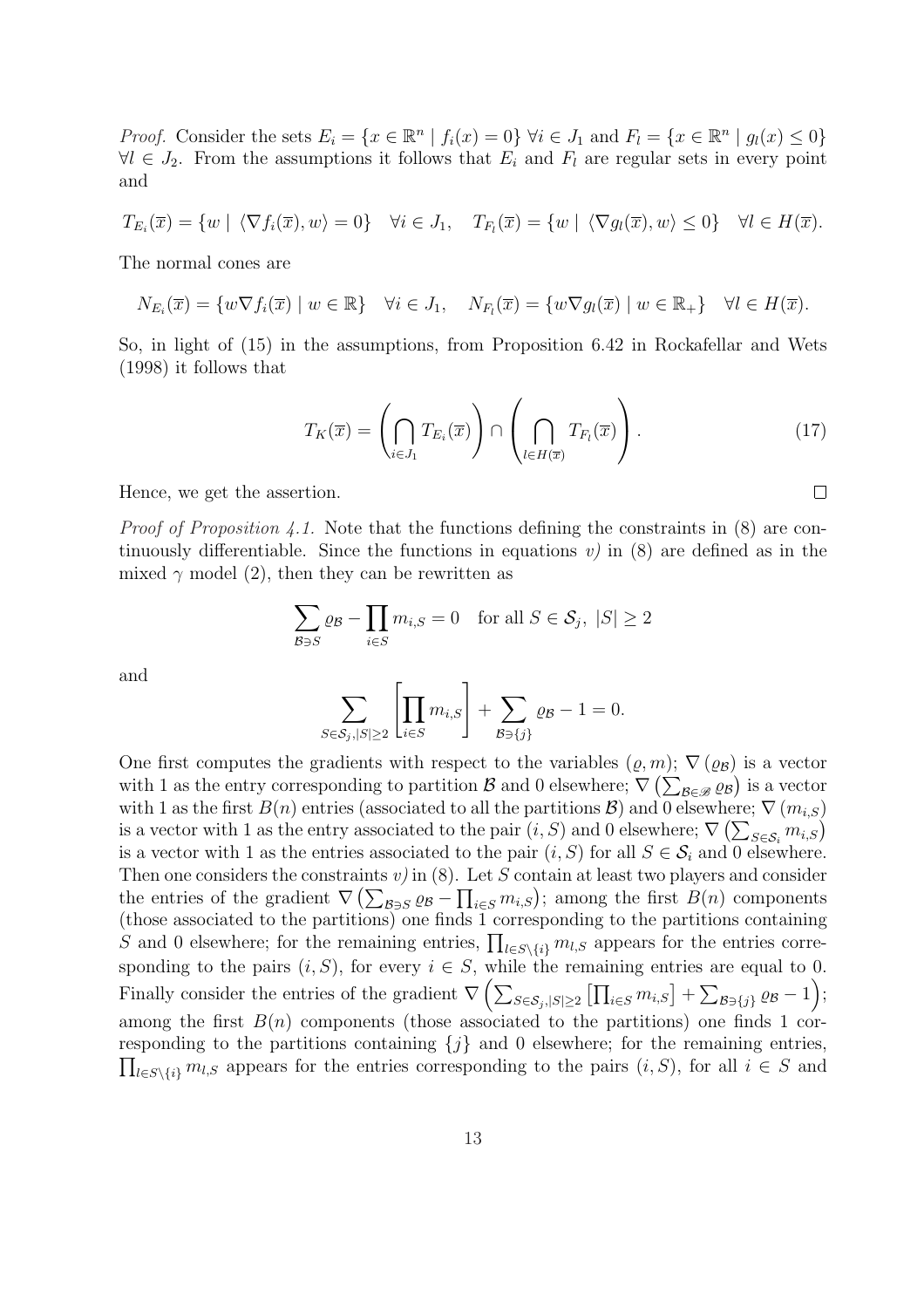all  $S \in \mathcal{S}_j$  with  $|S| \geq 2$ , while the entries are equal to 0 elsewhere. So the gradients are different from 0 and

$$
i) \langle \nabla (\varrho_B), (h, u) \rangle = h, \ \forall \mathcal{B} \in \mathcal{B}
$$
  
\n
$$
ii) \langle \nabla (\sum_{\mathcal{B} \in \mathcal{B}} \varrho_B), (h, u) \rangle = \sum_{\mathcal{B} \in \mathcal{B}} h, \forall \mathcal{B} \in \mathcal{B}
$$
  
\n
$$
iii) \langle \nabla (m_{i, S}), (h, u) \rangle = u_{i, S}, \ \forall S \subseteq I \text{ with } S \ni, \forall i \in I
$$
  
\n
$$
iv) \langle \nabla (\sum_{S \in S_i} m_{i, S}), (h, u) \rangle = \sum_{S \in S_i} u_{i, S}, \quad \forall i \in I
$$
  
\n
$$
v) \langle \nabla (\sum_{\mathcal{B} \ni S} \varrho_B - \prod_{i \in S} m_{i, S}), (h, u) \rangle = \sum_{\mathcal{B} \ni S} h, \sum_{S \in S} u_{i, S} (\prod_{l \in S \setminus \{i\}} m_{l, S})
$$
  
\n
$$
\forall S \in \mathcal{S}_j, |S| \ge 2
$$
  
\n
$$
vi) \langle \nabla (\sum_{S \in \mathcal{S}_j, |S| \ge 2} [\prod_{i \in S} m_{i, S}] + \sum_{\mathcal{B} \ni \{j\}} \varrho_B - 1), (h, u) \rangle =
$$
  
\n
$$
= \sum_{S \in \mathcal{S}_j, |S| \ge 2} [\sum_{i \in S} u_{i, S} (\prod_{l \in S \setminus \{i\}} m_{l, S})] + \sum_{\mathcal{B} \ni \{j\}} h, \forall \mathcal{B}
$$

Condition (13) in the assumptions guarantees that

$$
\begin{cases}\n\sum_{\mathcal{B}\in\mathscr{B}}\left(\varphi_{\mathcal{B}}\left[\nabla\left(\varrho_{\mathcal{B}}\right)\right]L_{\mathcal{B}}(\varrho,m)\right)+\zeta\left[\nabla\left(\sum_{\mathcal{B}\in\mathscr{B}}\varrho_{\mathcal{B}}\right)\right] \\
+\sum_{i\in I}\sum_{S\ni i}\left(\eta_{i,S}\left[\nabla\left(m_{i,S}\right)\right]L_{i,S}(\varrho,m)\right) \\
+\sum_{i\in I}\left(\beta_{i}\left[\nabla\left(\sum_{S\in\mathcal{S}_{i}}m_{i,S}\right)\right]\right)+\sum_{S\in\mathcal{S}_{j},|S|\geq2}\left(\alpha_{S}\left[\nabla\left(\sum_{\mathcal{B}\ni S}\varrho_{\mathcal{B}}-\prod_{i\in S}m_{i,S}\right)\right]\right) \\
+\theta\left[\nabla\left(\sum_{S\in\mathcal{S}_{j},|S|\geq2}\left[\prod_{i\in S}m_{i,S}\right]+\sum_{\mathcal{B}\ni\{j\}}\varrho_{\mathcal{B}}-1\right)\right]=0 \\
\psi \\
\varphi_{\mathcal{B}}=\zeta=\beta_{i}=\eta_{i,S}=\alpha_{S}=\theta=0 \quad \text{for all } i, S, \mathcal{B},\n\end{cases}
$$
\n(19)

which implies that condition (15) in Lemma 4.2 holds true. Hence  $(h, u) \in T_{K_j}(\varrho, m)$  if and only if

$$
\begin{cases}\ni, \quad h_B \ge 0 \quad \text{whenever } \varrho_B = 0 \\
ii, \quad \sum_{\mathcal{B} \in \mathcal{B}} h_B = 0 \\
iii, \quad u_{i,S} \ge 0 \quad \text{whenever } m_{i,S} = 0 \\
iv, \quad \sum_{S \in \mathcal{S}_i} u_{i,S} = 0, \quad \forall i \in I \\
v, \quad \sum_{\mathcal{B} \ni S} h_B - \sum_{i \in S} u_{i,S} \left( \prod_{l \in S \setminus \{i\}} m_{l,S} \right) = 0 \quad \forall S \in \mathcal{S}_j, |S| \ge 2 \\
vi, \quad \sum_{S \in \mathcal{S}_j, |S| \ge 2} \left[ \sum_{i \in S} u_{i,S} \left( \prod_{l \in S \setminus \{i\}} m_{l,S} \right) \right] + \sum_{\mathcal{B} \ni \{j\}} h_B = 0\n\end{cases}
$$
\n(20)

 $\Box$ 

Hence, the assertion follows.

#### A Paradox in the mixed  $\gamma$  model

PROPOSITION 4.3: If the assumption of Proposition 4.1 are satisfied and if  $(\varrho,m) \in K_j$ is such that  $\varrho_{\mathcal{B}'} = 1$  and  $\varrho_{\mathcal{B}} = 0$  for all  $\mathcal{B} \neq \mathcal{B}'$ . Then

$$
(h, u) \in R_{K_j}(\varrho, m) \implies h_{\mathcal{B}} = 0 \ \forall \mathcal{B} \in \mathcal{B} \ such \ that \ \exists S \in \mathcal{B} \cap \mathcal{S}_j \ with \ S \notin \mathcal{B}' \ and \ |S| \geq 2
$$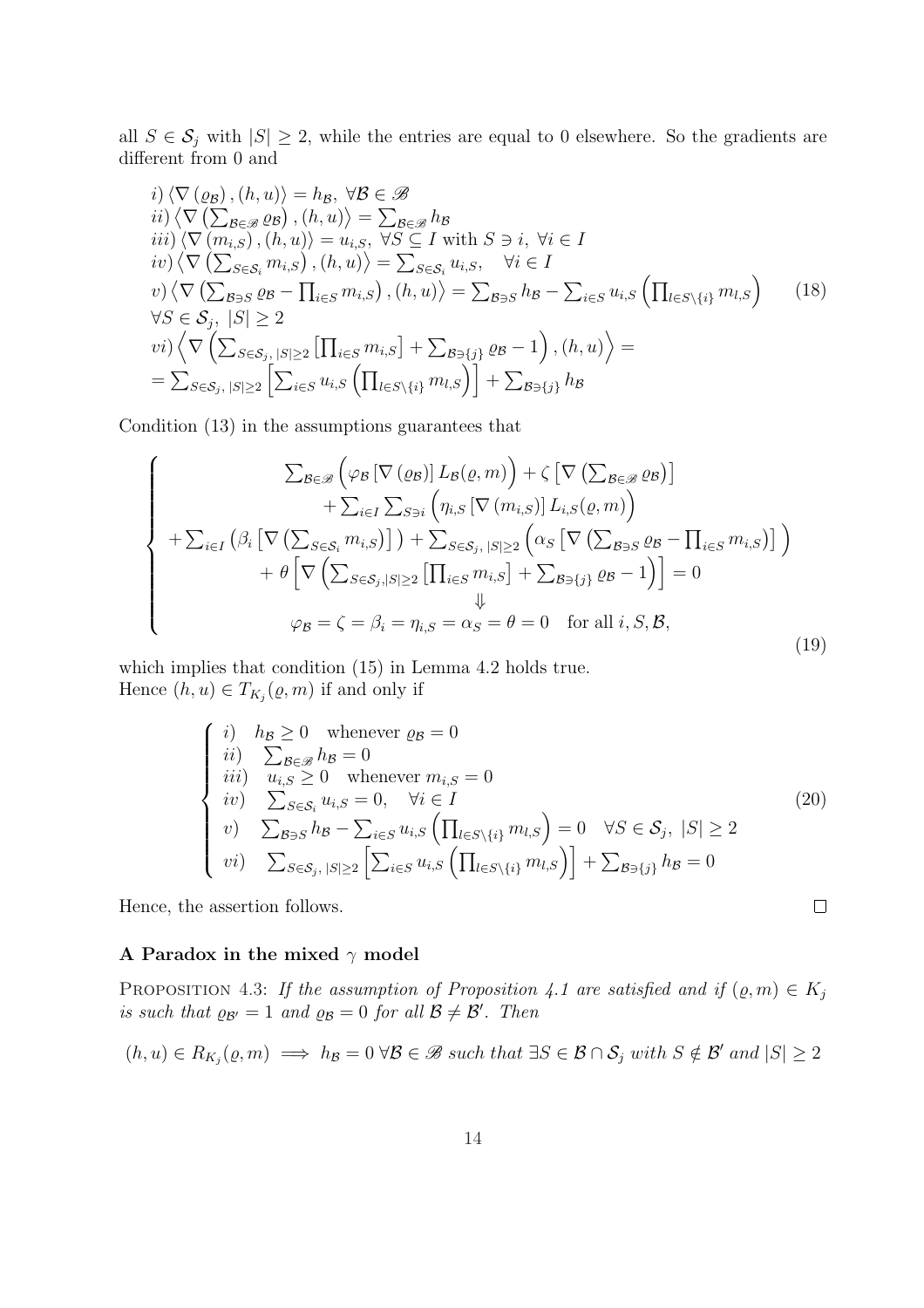*Proof.* Let  $(h, u) \in R_{K_j}(\varrho, m)$  and consider a coalition  $S \in \mathcal{S}_j$  such that  $S \notin \mathcal{B}'$  and  $|S| \geq 2$ . Being  $m_{i,S} = 0$  for all  $i \in S$ , we have:

$$
\sum_{i \in S} u_{i,S} \left( \prod_{l \in S \setminus \{i\}} m_{l,S} \right) = 0.
$$

Therefore, in light of condition v) in (14), it follows that  $\sum_{\mathcal{B}\ni S}h_{\mathcal{B}}=0$ . However, since  $S \notin \mathcal{B}'$  and  $\varrho_{\mathcal{B}} = 0$  for all  $\mathcal{B} \neq \mathcal{B}'$ , from i) in (14) it follows that  $h_{\mathcal{B}} \geq$ 0 for all  $\mathcal{B} \ni S$ , and so  $h_{\mathcal{B}} = 0$  for all  $\mathcal{B} \ni S$ .

 $\Box$ 

REMARK 4.4: The "only if" part in Proposition 4.1 does not require the transversality assumption (13) in Proposition 4.1. In fact, from Proposition 6.42 in Rockafellar and Wets (1998), it follows that the contingent cone to the intersection of sets is a subset of the intersection of the contingent cones, while only for the converse statement the transversality conditions is required. Therefore Proposition 4.3 can be extended also when condition (13) is not satisfied.

Proposition 4.3 can be also interpreted as follows: whenever at a given time the cs belief is pure, that is players are partitioned in coalitions with probability 1, then any differentiable deviation of a player from his pure strategy has the only effect of increasing his probability to stay alone. In other words, even if two or more players jointly deviate from a pure coalition in order to form a new one, then feasible cs beliefs evolve in such a way that the probability of this new coalition coalition remains 0. We will better illustrate the previous paradox in the following example:

EXAMPLE 4.5: Let  $I = \{1, 2, \ldots, 5\}$  be the set of players and consider  $(\rho, m)$  such that  $\varrho_{\mathcal{B}'} = 1$ , with  $\mathcal{B}' = \{ \{1, 2, ..., 5\} \}$ , and  $\varrho_{\mathcal{B}} = 0$  for all  $\mathcal{B} \neq \mathcal{B}'$ . Of course this implies that, for all  $i \in I$ ,  $m_{i,\{1,2,\dots,5\}} = 1$  and  $m_{i,S} = 0$  otherwise. Consider the following controls of the players:

$$
\begin{cases}\nu_{1,\{1,3\}} = -u_{1,\{1,2,\ldots,5\}} > 0, \ u_{3,\{1,3\}} = -u_{3,\{1,2,\ldots,5\}} > 0 \\
u_{i,\{2,4,5\}} = -u_{i,\{1,2,\ldots,5\}} > 0, \ \forall i = 2,4,5 \\
u_{i,S} = 0 \text{ otherwise}\n\end{cases}
$$
\n(21)

Let h be velocities of coalition structure beliefs such that  $(h, u)$  belongs to the regulation map. From  $(v)$  and  $(ii)$  in  $(14)$ 

$$
h_{\mathcal{B}'} = \sum_{i=1}^{5} u_{i,\{1,2,\dots,5\}} < 0, \quad \sum_{\mathcal{B} \in \mathcal{B}} h_{\mathcal{B}} = 0.
$$

Consider the evolution of beliefs of player 1. In light of Proposition 4.3  $h_B = 0$  for all  $\mathcal{B} \neq \mathcal{B}'$  such that  $\exists S \in \mathcal{B} \cap \mathcal{S}_j$  with  $S \notin \mathcal{B}'$  and  $|S| \geq 2$ . In particular  $h_{\mathcal{B}} = 0$  for all  $\mathcal{B}'$ containing  $\{1,3\}$ . Therefore, let  $\overline{\mathscr{B}} = {\mathcal{B} \in \mathscr{B} \mid \{1\} \in \mathcal{B}\}\,$ , then

$$
h_{\mathcal{B}'} + \sum_{\mathcal{B}\in\overline{\mathcal{B}}} h_{\mathcal{B}} = 0 \implies \sum_{\mathcal{B}\in\overline{\mathcal{B}}} h_{\mathcal{B}} > 0
$$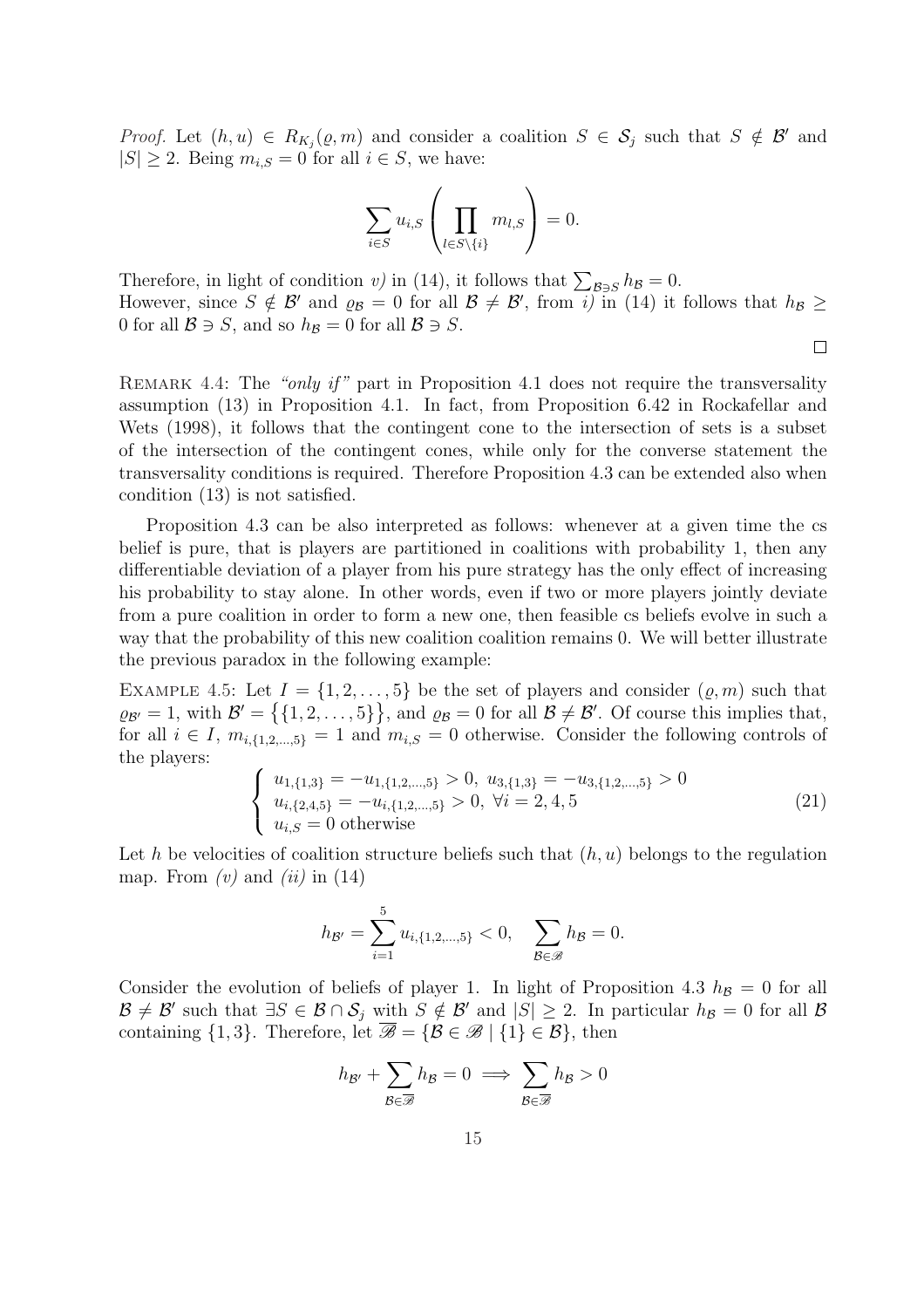This means that even if players' deviations are somehow in the direction of coalition structure  $\{\{1,3\},\{2,4,5\}\}\$ , the beliefs evolve only in the direction of the coalition structure in which player 1 stays alone.

# 5 Minimal Change of Beliefs

As stated in Section 2, given a profile of feedback controls of the players  $u(\rho, m)$  =  $(u_i(\varrho,m))_{i\in I}$ , a solution  $(\widehat{\varrho}(t), \widehat{m}(t))$  of the differential inclusion (12) provides revision, in continuous time, of cs belief conditioned (in terms of the coherency constraints) by the control  $u(\rho,m)$  (therefore by the corresponding evolution of the mixed strategy profile  $\hat{m}(t)$ . However some evolution of cs beliefs might show inconsistencies. Consider the following example:

EXAMPLE 5.1: Assume we are in the mixed  $\gamma$  model. Fixed  $(\widehat{\varrho}, \widehat{m})$ , let  $\widehat{u}$  a profile of feedback controls such that  $\hat{u}(\hat{\rho}, \hat{m}) = 0$ . Consider velocities of the cs belief  $\hat{h}$  satisfying

$$
\begin{cases} \n\hat{h}_{\{\{1,2,3\},\{4,5\}\}}(\hat{\varrho}, \hat{m}) = \hat{h}_{\{\{1\},\{2\},\{3\},\{4\},\{5\}\}}(\hat{\varrho}, \hat{m}) = 1 \\
\hat{h}_{\{\{1,2,3\},\{4\},\{5\}\}}(\hat{\varrho}, \hat{m}) = h_{\{\{1\},\{2\},\{3\},\{4,5\}\}}(\hat{\varrho}, \hat{m}) = -1 \\
\hat{h}_{\mathcal{B}}(\hat{\varrho}, \hat{m}) = 0 \n\end{cases}
$$
 otherwise

It follows that for every coalition  $S \in \mathcal{S}_j$ , conditions v), vi) in (14) are satisfied so that h belongs to  $\mathcal{A}(\hat{\varrho}, \hat{m}, \hat{u}(\hat{\varrho}, \hat{m}))$ . However notice that in this case velocities lead to a change of the coalition structure even if players are not changing their strategies. From (14), it is easy to check that  $0 \in \mathcal{A}(\hat{\rho}, \hat{m}, \hat{u}(\hat{\rho}, \hat{m}))$ . Hence, if we follow the idea of minimal change belief revision (see, for instance, Schulte (2002) or Perea (2007)), which states that the new belief should be as similar as possible to the previous one, we expect that, whenever the mixed strategy profile reaches  $\hat{m}$  with velocity 0 then, the corresponding cs belief reaches  $\widehat{\rho}$  where it remains there in equilibrium.

The previous example shows that in order to capture the idea minimal change belief revision, we could restrict velocities to those characterized by minimal norm and then consider the corresponding solutions. More precisely:

DEFINITION 5.2: An evolution  $\rho(t)$  is a minimal change cs belief revision of system (12) for a given continuous feedback control profile  $(\varrho,m) \to \tilde{u}(\varrho,m)$  if there exists an evolution of strategy profile  $m(t)$  such that  $(\rho(t),m(t))$  is a solution of the following system

$$
\begin{cases}\n\varrho'(t) = \widetilde{h}\Big(\varrho(t), m(t), \widetilde{u}\big(\varrho(t), m(t)\big)\Big) \\
m' = \widetilde{u}(\varrho(t), m(t))\n\end{cases} \tag{22}
$$

.

for a function  $\widetilde{h}(\rho,m, u(\rho,m))$  defined by

$$
\|\widetilde{h}(\varrho,m,\widetilde{u}(\varrho,m))\| = \min_{h \in \mathcal{A}(\varrho,m,\widetilde{u}(\varrho,m))} \|h\|.
$$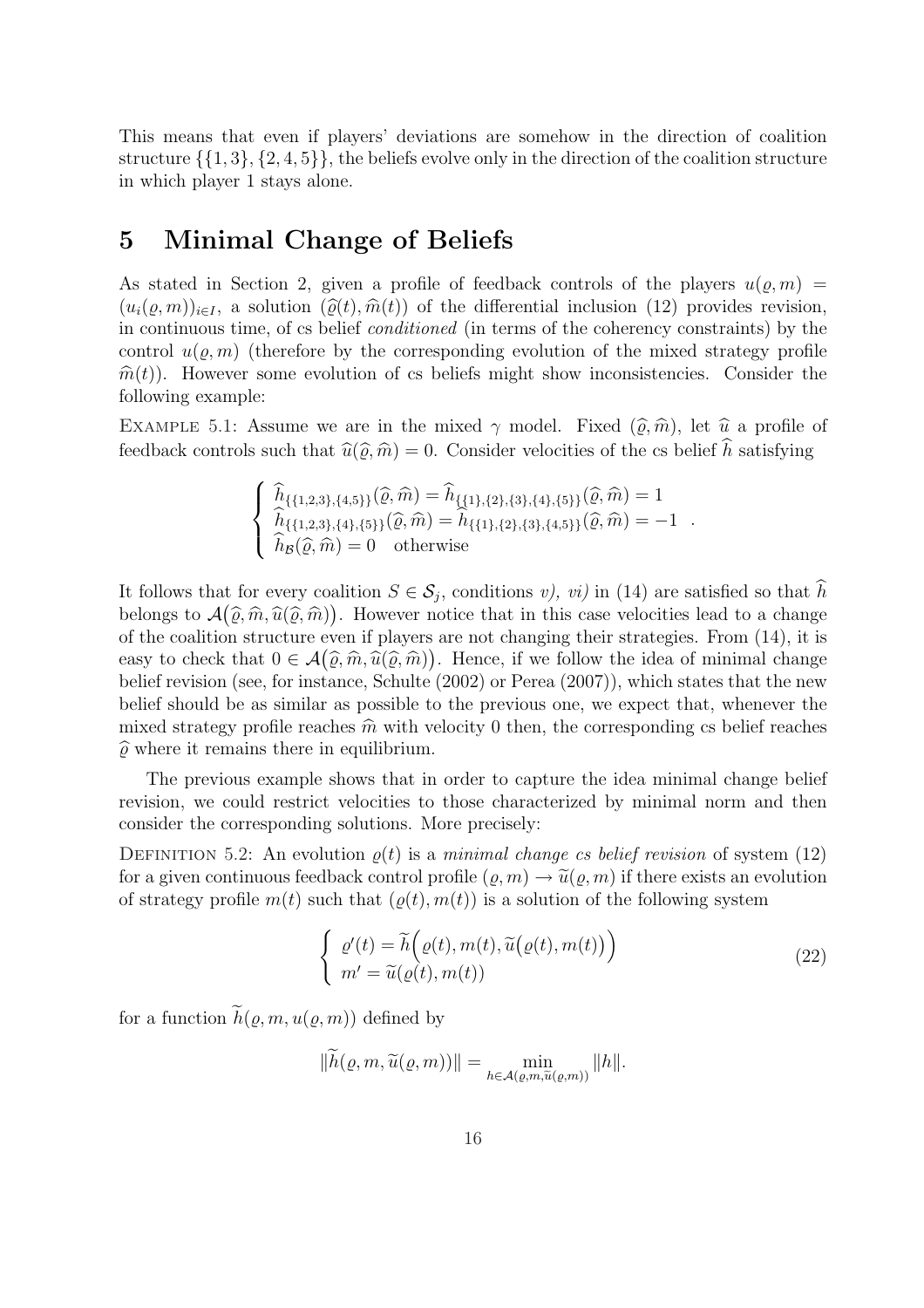Of course, there are no a-priori reasons why system (12) should admit minimal change cs belief revision. We give some existence results below. Note also that the concept of minimal change cs belief revision corresponds to a slight modification of the concept of heavy solution to a differential inclusions which has been investigated in Aubin (1991, 1997) and Aubin and Saint-Pierre (2006).

LEMMA 5.3: If the assumptions of Theorem 3.1 are satisfied and if  $\mathcal{A}(\varrho,m,\widetilde{u}(\varrho,m))$  is a lower semicontinuous set valued map with not empty and compact values for all  $(\rho,m) \in K_i$ and the feedback control  $\widetilde{u}(\varrho,m)$  is continuous and bounded by linear growth in  $K_j$ , then every point in  $K_j$  is the starting point of a minimal change cs belief revision.

*Proof.* Since  $\mathcal{A}(\varrho,m,\widetilde{u}(\varrho,m))$  has not empty and compact values for all  $(\varrho,m)$ , then the function

$$
(\varrho, m) \to \pi(\varrho, m) = \min_{h \in \mathcal{A}(\varrho, m, \tilde{u}(\varrho, m))} ||h||
$$

is well defined, moreover  $\mathcal A$  is a lower semicontinuous set valued map so the assumptions of the Marginal Function Theorem (see for instance theorem 1.4.16 in Aubin and Frankowska (1990)) hold true, and  $\pi$  is also an upper semicontinuos function, that is

$$
\limsup_{(\overline{\varrho},\overline{m}) \to (\varrho,m)} \pi(\overline{\varrho},\overline{m}) \le \pi(\varrho,m) \quad \forall (\varrho,m) \in K_j.
$$

The set valued map  $(\varrho, m) \rightsquigarrow B(0, \pi(\varrho, m))$  has closed graph; in fact consider a sequence  $\{(\varrho_\nu,m_\nu)\}_{\nu\in\mathbb{N}}$  converging to  $(\varrho,m)$  and a sequence  $\{h_\nu\}_{\nu\in\mathbb{N}}$  converging to h with  $h_\nu \in$  $B(0, \pi(\varrho_\nu, m_\nu))$  for all  $\nu$  then

$$
||h_{\nu}|| \leq \pi(\varrho_{\nu}, m_{\nu}) \implies ||h|| = \limsup_{\nu \to \infty} ||h_{\nu}|| \leq \limsup_{\nu \to \infty} \pi(\varrho_{\nu}, m_{\nu}) \leq \pi(\varrho, m)
$$

therefore  $h \in B(0, \pi(\rho, m))$  and  $(\rho, m) \rightsquigarrow B(0, \pi(\rho, m))$  has closed graph. From the assumptions, the set valued map H has closed graph so the set valued map  $(\varrho, m) \rightsquigarrow$  $W(\rho,m)$  defined by:

$$
W(\varrho,m) = B(0, \pi(\varrho,m)) \cap H(\varrho,m) \quad \forall (\varrho,m) \in K_j
$$

has closed graph. Moreover  $\mathcal{W}(\rho,m)$  is the intersection of compact and convex sets and so it is compact and convex, for every  $(\rho, m)$ . Finally, from  $\mathcal{W}(\rho,m) \subseteq H(\rho,m)$ , it follows that  $W$  is bounded by linear growth.

Therefore, the system:

$$
\begin{cases}\n\varrho'(t) = \widetilde{h}(t) \\
m'(t) = \widetilde{u}(\varrho(t), m(t)) \\
\widetilde{h}(t) \in \mathcal{W}(\varrho(t), m(t))\n\end{cases} \tag{23}
$$

satisfies the assumptions of Theorem 3.1 then  $K_j$  is viable under this auxiliary system. Hence, every point  $(\varrho,m) \in K_j$  is the staring point of at least a solution  $(\varrho(t),m(t))$ of system (22) which remains in  $K_j$ , that is, an evolution  $(\varrho(t),m(t))$  such that  $m(\cdot)$  is governed by  $\tilde{u}(\rho(t),m(t))$  and  $\rho(\cdot)$  by a control  $\tilde{h}(t)$  which satisfies

$$
\|\widetilde{h}(t)\| \le \min_{h \in \mathcal{A}(\varrho(t), m(t), \widetilde{u}(\varrho(t), m(t)))} \|h\| = \pi(\varrho(t), m(t), \widetilde{u}(\varrho(t), m(t))) \tag{24}
$$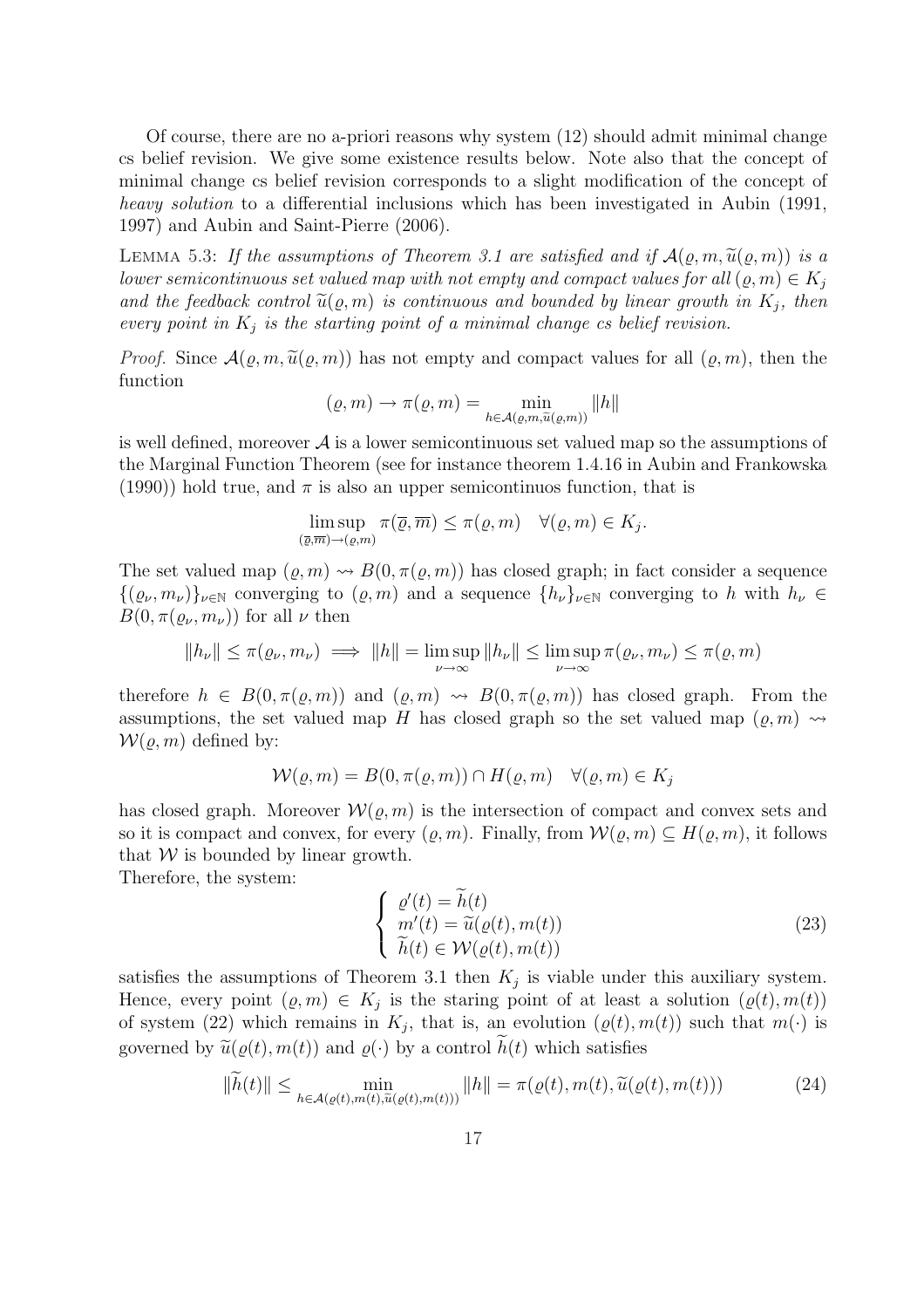for almost all  $t \geq 0$ . Hence, there exists a minimal change cs belief revision starting from every point in  $K_j$ . П

PROPOSITION 5.4: If the assumptions of Theorem 3.1 are satisfied, the functions  $\lambda_S$  are given as in the mixed  $\gamma$  model and the set valued maps H,  $U_i$  for  $i = 1, \ldots, n$  are also lower semicontinuous in  $K_i$  and satisfy the following:

$$
\forall (\varrho, m) \in K_j \quad \exists \eta > 0, \theta > 0 \text{ such that}
$$

$$
B(0, \eta) \subset \mathcal{M}(\widehat{\varrho}, \widehat{m}) - T_{K_j}(\widehat{\varrho}, \widehat{m}) \quad \forall (\widehat{\varrho}, \widehat{m}) \in B((\varrho, m), \theta)
$$
(25)

then, given a feedback control  $\widetilde{u}(\varrho,m)$  continuous and bounded by linear growth in  $K_j$  such that  $A(\cdot, \cdot, \tilde{u}(\cdot, \cdot))$  has not empty values, for every initial condition in  $K_j$  there exists a minimal change cs belief revision.

*Proof.* Since the functions  $\lambda_{j,S}$  are defined by system (2), the set  $K_j$  defined by (8) is regular (as the functions that define the constraints are differentiable or concave), then, by definition, it follows that  $(\varrho,m) \rightsquigarrow T_{K_j}(\varrho,m)$  is a lower semicontinuous set valued map. We claim that the regulation map  $R_{K_j}$  is lower semicontinuos in  $K_j$ . In fact, fix  $(\varrho, m) \in$  $K_j$ ,  $z = (h, u) \in R_{K_j}(\varrho, m)$  and a sequence  $(\varrho_\nu, m_\nu)$  in  $K_j$  converging to  $(\varrho, m)$ . Since the set valued maps  $T_{K_j}$  and M are lower semicontinuous in  $(\varrho,m)$ , there exists sequences  $x_{\nu} \to z$  and  $y_{\nu} \to z$  such that  $x_{\nu} \in \mathcal{M}(\varrho_{\nu}, m_{\nu})$  and  $y_{\nu} \in T_{K_j}(\varrho_{\nu}, m_{\nu})$  for all  $\nu \in \mathbb{N}$ . From the assumptions there exists  $\eta > 0$  and  $\overline{\nu}$  such that

$$
B(0, \eta) \subset \mathcal{M}(\varrho_{\nu}, m_{\nu}) - T_{K_j}(\varrho_{\nu}, m_{\nu}) \quad \forall \nu \ge \overline{\nu}
$$

Set  $||x_{\nu} - y_{\nu}|| = \varepsilon_{\nu}$  and  $\alpha_{\nu} = \frac{\eta}{n+1}$  $\frac{\eta}{\eta+\varepsilon_{\nu}}\in]0,1[$ , it follows that  $\alpha_{\nu}\varepsilon_{\nu}=(1-\alpha_{\nu})\eta$  and then

$$
\alpha_{\nu}(x_{\nu}-y_{\nu}) \in B(0, \alpha_{\nu} \varepsilon_{\nu}) = B(0, (1-\alpha_{\nu})\eta) \subset (1-\alpha_{\nu})\big(\mathcal{M}(\varrho_{\nu}, m_{\nu}) - T_{K_j}(\varrho_{\nu}, m_{\nu})\big)
$$

Thus

$$
\alpha_{\nu}(x_{\nu}-y_{\nu})=(1-\alpha_{\nu})(\varphi_{\nu}-\psi_{\nu})\quad\text{with}\quad\varphi_{\nu}\in\mathcal{M}(\varrho_{\nu},m_{\nu}),\ \psi_{\nu}\in T_{K_j}(\varrho_{\nu},m_{\nu}).
$$

Therefore,

$$
\alpha_{\nu}(x_{\nu}-y_{\nu})=(1-\alpha_{\nu})(\varphi_{\nu}-\psi_{\nu}) \iff \alpha_{\nu}x_{\nu}+(1-\alpha_{\nu})\varphi_{\nu}=\alpha_{\nu}y_{\nu}+(1-\alpha_{\nu})\psi_{\nu}.
$$

Moreover, since  $\mathcal{M}(\varrho_\nu, m_\nu)$  and  $T_{K_j}(\varrho_\nu, m_\nu)$  are convex sets

$$
\alpha_{\nu} x_{\nu} + (1 - \alpha_{\nu}) \varphi_{\nu} \in \mathcal{M}(\varrho_{\nu}, m_{\nu}) \quad \text{and} \quad \alpha_{\nu} y_{\nu} + (1 - \alpha_{\nu}) \psi_{\nu} \in T_{K_j}(\varrho_{\nu}, m_{\nu})
$$

So,

$$
\xi_{\nu} = \alpha_{\nu} x_{\nu} + (1 - \alpha_{\nu}) \varphi_{\nu} \in \mathcal{M}(\varrho_{\nu}, m_{\nu}) \cap T_{K_j}(\varrho_{\nu}, m_{\nu}) = R_{K_j}(\varrho_{\nu}, m_{\nu}).
$$

Moreover  $\alpha_{\nu} \to 1$  as  $\nu \to \infty$  and then  $\xi_{\nu} \to z$  as  $\nu \to \infty$ , which means that  $R_{K_j}$  is lower semicontinuous in  $\varrho, m$ ). Then, it easily follows that A is lower semicontinuous. Thus, since  $\tilde{u}$  is continuous in  $K_j$ ,  $\mathcal{A}(\cdot,\cdot,\tilde{u}(\cdot,\cdot))$  is lower semicontinuous in  $K_j$ . In light of (20) the images of  $\mathcal{A}(\cdot,\cdot,\tilde{u}(\cdot,\cdot))$  are convex and compact and, in light of the assumptions, non empty, then the assumptions of Lemma 5.3 are satisfied. Hence we get the assertion.  $\Box$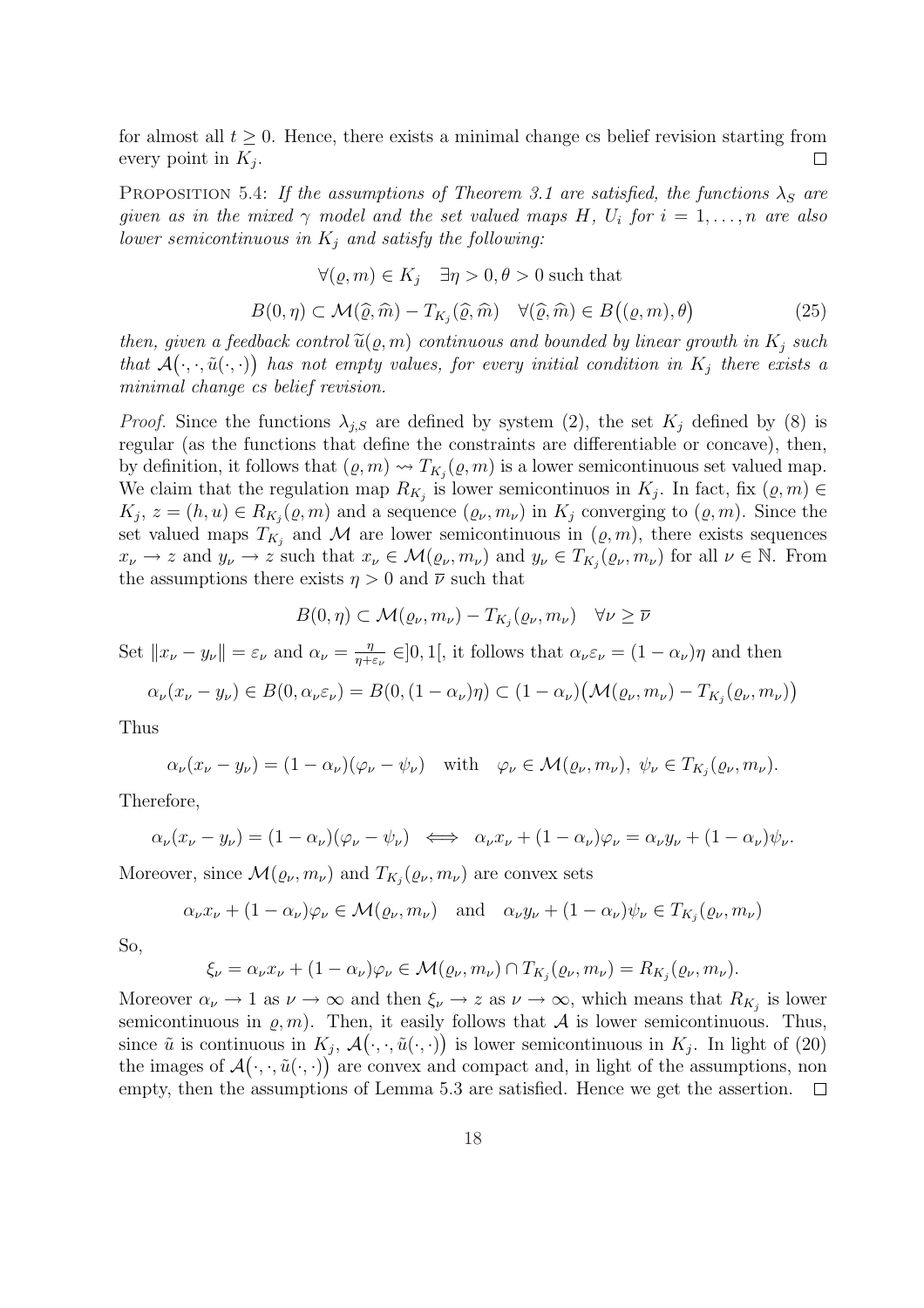# 6 Conclusion

This paper proposes an evolutionary game style model for the dynamics of coalition structure beliefs when players announce the coalition they wish to join by using a mixed strategy. These models extend the static  $\gamma$  models of coalition formation introduced in Hart and Kurz (1983) for situations in which each player has vague expectations about the choices of his opponents corresponding to the coalitions in which is not involved and about the formation rule of these coalitions as a consequence of private communication within the members of each coalition.

In particular, an evolutionary game is considered, where strategies and coalition structure beliefs are state variables and players act on the velocities of their strategies. Fixed a generic player j, we state the condition that his subjective coalition structures beliefs be consistent (in terms of de Finetti's coherency) with the mixed strategy choices of the players at all instant as a viability constraint and then, give characterizations for continuous evolutions in both the players' strategies and corresponding coherent belief, by applying the main viability theorem. Finally we relate the evolution of the beliefs to probabilistic belief revision; in particular, we propose to reduce the set of viable evolutions of beliefs by selecting the changes with minimal norm and provide existence results.

As a final remark, in this paper we considered a general class of set valued maps of feasible controls of the players (satisfying classical assumptions). Further research might focus on the problem of considering particular controls; for instance, related to some myopic optimization criteria (such as best reply dynamics); however, this approach is not straightforward since it requires the definition of suitable preference relations in case of ambiguous probabilities arising from the multiplicity of coherent beliefs for a given strategy profile.

# References

- [1] AUBIN J.-P. (1974): Coeur et Valeur des Jeux Flous à Paiements Latéraux, C.R. Acad. Sci. Paris, 279 A, 891-894.
- [2] Aubin J.-P. (1981): Locally Lipchitz Cooperative Games, Journal of Mathematical Economics, 8, 241-262.
- [3] AUBIN J.-P. (1991): Viability Theory, Birkhauser.
- [4] Aubin J.-P. (1997): Dynamic Economic Theory: A Viability Approach, Springer.
- [5] Aubin J.-P. (2002): Dynamic Core of Fuzzy Cooperative Games, Annals of Dynamic Games, 7.
- [6] Aubin J.-P. (2003): Regulation of the Evolution of the Architecture of a Network by Connectionist Tensors Operating on Coalitions of Actors, Journal of Evolutionary Economics, 13, 95-124.
- [7] Aubin J.-P. and H. Frankowska (1990): Set Valued Analysis, Birkhauser.
- [8] Aubin J.-P. and P. Saint-Pierre (2006): Guaranteed Inertia Functions in Dynamical Games, International Game Theory Review, 8(2),185-218
- [9] Clarke F.H., Ledyaev Y.S., Stern R.J and P.R. Wolenski (1998): Nonsmooth Analysis and Control Theory, Springer.